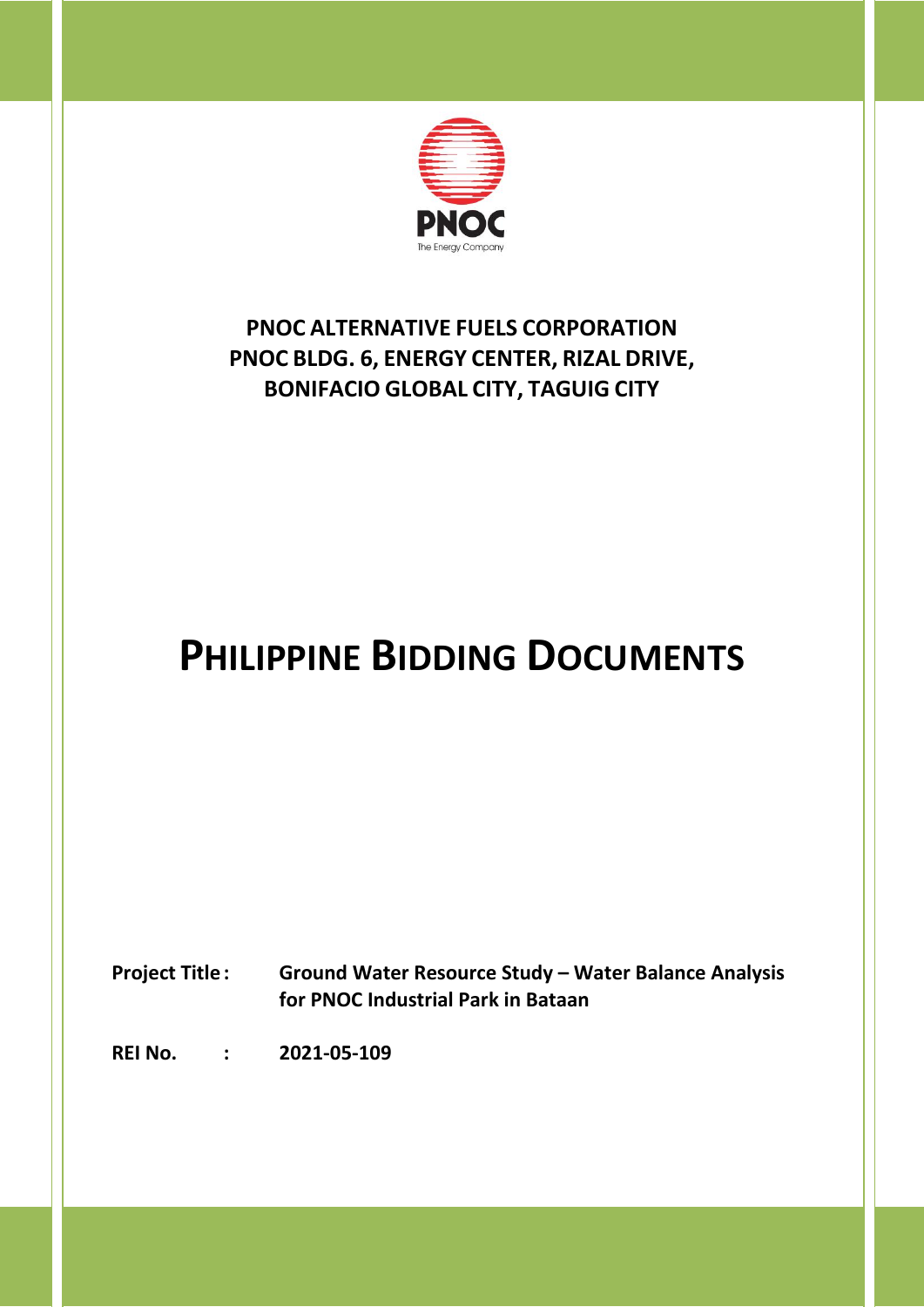### **TABLE OF CONTENTS**

### **PART I**

| <b>SECTION I. REQUEST FOR EXPRESSION OF INTEREST</b> |    |
|------------------------------------------------------|----|
| <b>SECTION II. ELIGIBILITY DOCUMENTS</b>             | 10 |
| <b>SECTION III. ELIGIBILITY DATA SHEET</b>           | 17 |
| <b>SECTION IV. ELIGIBILITY SUBMISSION FORMS</b>      | 23 |

### **PART II**

| <b>SECTION I. NOTICE OF ELIGIBILITY AND SHORT LISTING</b> | 33  |
|-----------------------------------------------------------|-----|
| <b>SECTION II. INSTRUCTIONS TO BIDDERS</b>                | 36  |
| <b>SECTION III. BID DATA SHEET</b>                        | 65  |
| <b>SECTION IV. GENERAL CONDITIONS OF CONTRACT</b>         | 72  |
| <b>SECTION V. SPECIAL CONDITIONS OF CONTRACT</b>          | 97  |
| <b>SECTION VI. TERMS OF REFERENCE</b>                     | 104 |
| <b>SECTION VII. BIDDING FORMS</b>                         | 105 |
| <b>SECTION VIII. APPENDICES</b>                           | 136 |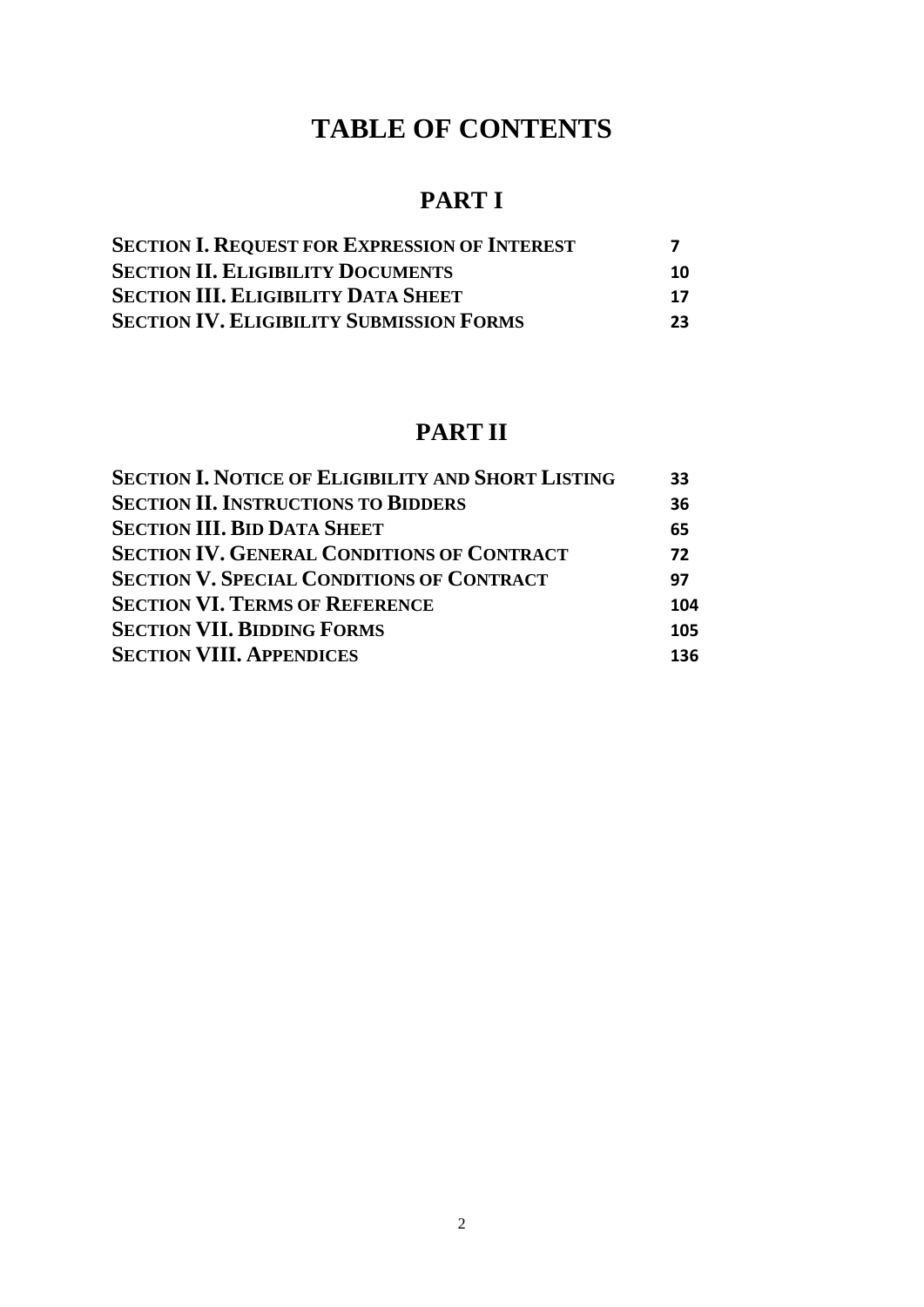# **Ground Water Resource Study – Water Balance Analysis for PNOC Industrial Park in Bataan**

## **PART I**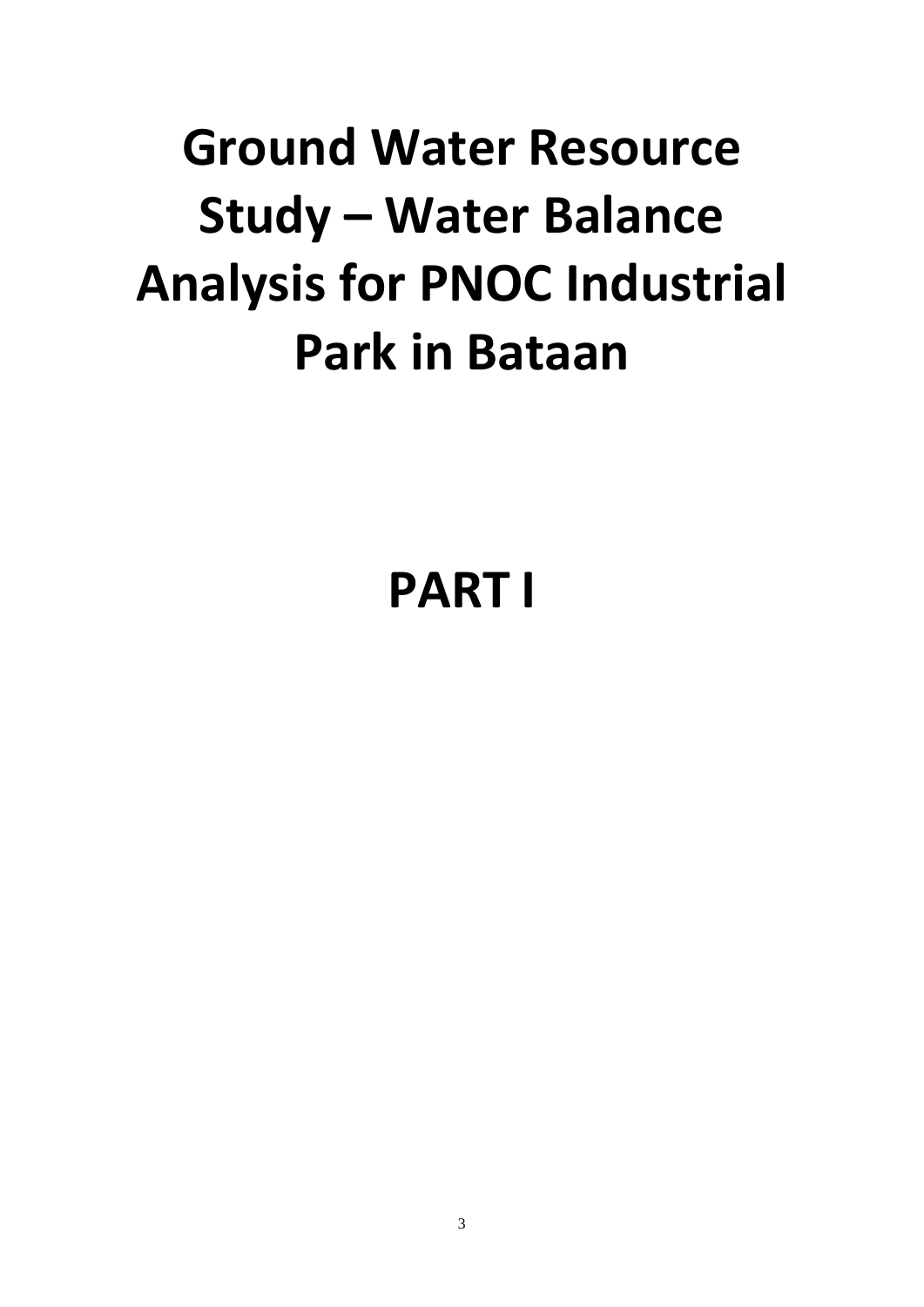## *Checklist of Eligibility Requirements*

1. Eligibility documents Submission Form (Annex A)

#### **Class "A" Documents**

#### **Legal Documents**

- 2. PhilGEPS Certificate of Registration and Membership in accordance with Section 8.5.2 of the IRR, except for foreign bidders participating in the procurement by a Philippine Foreign Service Office or Post, which shall submit their eligibility documents under Section 24.1 of the IRR, provided, that the winning Consultant shall register with PhilGEPS in accordance with Section 37.1.4 of the IRR
- 3. Registration certificate from:
	- Securities and Exchange Commission (SEC) for partnerships or corporations; or
	- Department of Trade and Industries (DTI) for sole proprietorships; or
	- Cooperative Development Authority (CDA) for cooperatives.
- 4. Mayor's/Business permit issued by the city or municipality where the principal place of business of the prospective bidder is located
- 5. Tax Clearance per E.O. 398, s. 2005, as finally reviewed and approved by the BIR.

#### **Technical Documents**

- 6. Statement of Consultant's Nationality (Annex B)
	- Notarized Authority
- 7. Curriculum Vitae for the Proposed Professional Staff (Annex C)
- 8. Statement of Completed Contracts (Annex D)
- 9. Certificate of Good Standing, Acceptance Report, Certificate of Satisfactory Service Rendered, or Any Proof of Satisfactory Completion of Completed Contracts
- 10. Statement of Ongoing and Awarded but Not Yet Started Contracts (Annex E)

#### **Financial Documents**

11. Latest Audited Financial Statements, showing among others, the consultant's total and current assets and liabilities, stamped "received" by BIR or its duly accredited and authorized institutions, for the preceding calendar year which should not be earlier than two (2) years from the dare of bid submission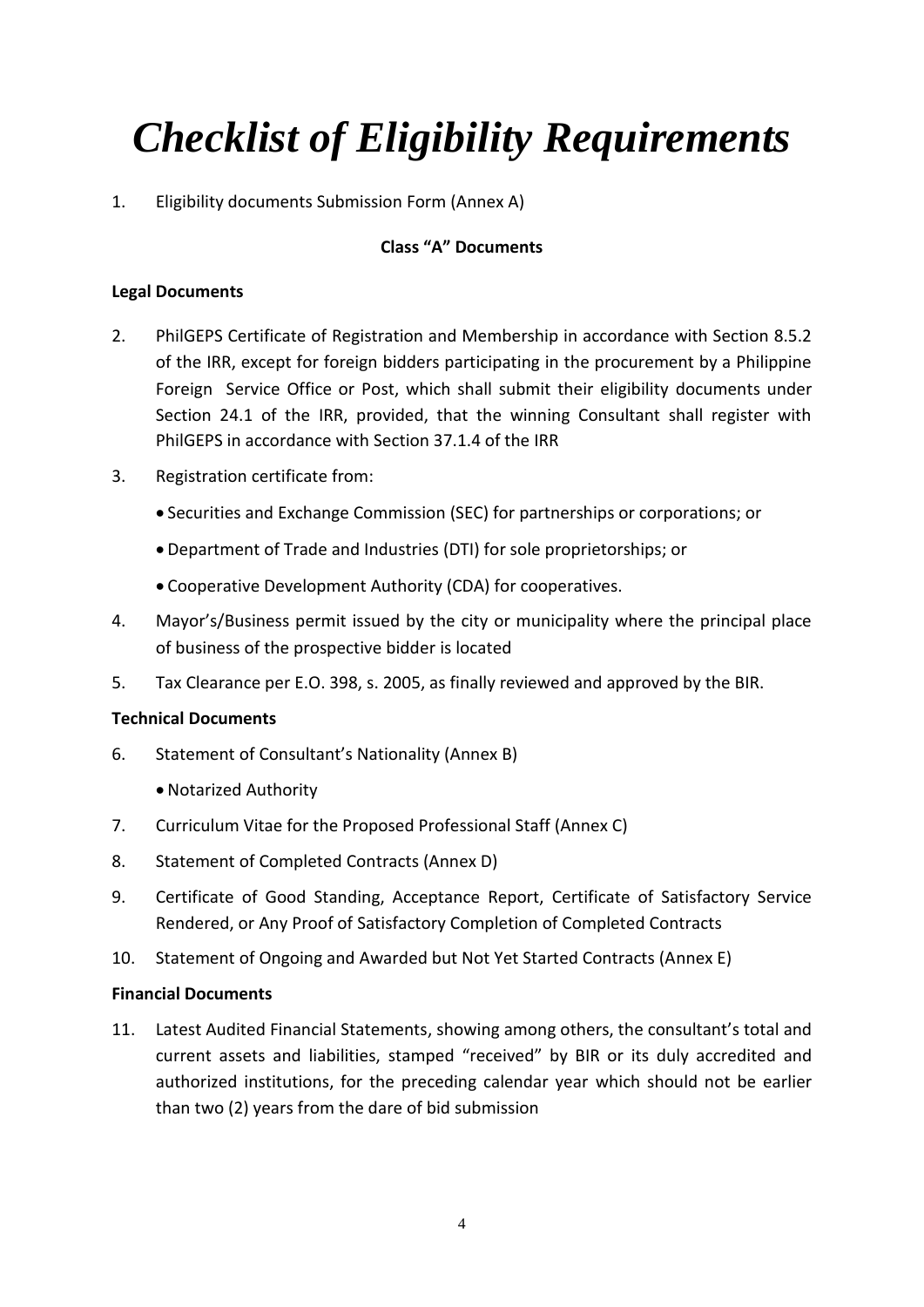#### **Class "B" Document**

12. Valid Joint Venture Agreement (JVA) if JV is in existence or duly notarized statements from all the potential joint venture partners stating that they will enter into and abide by the provisions of the JVA in the instance that the bid is successful.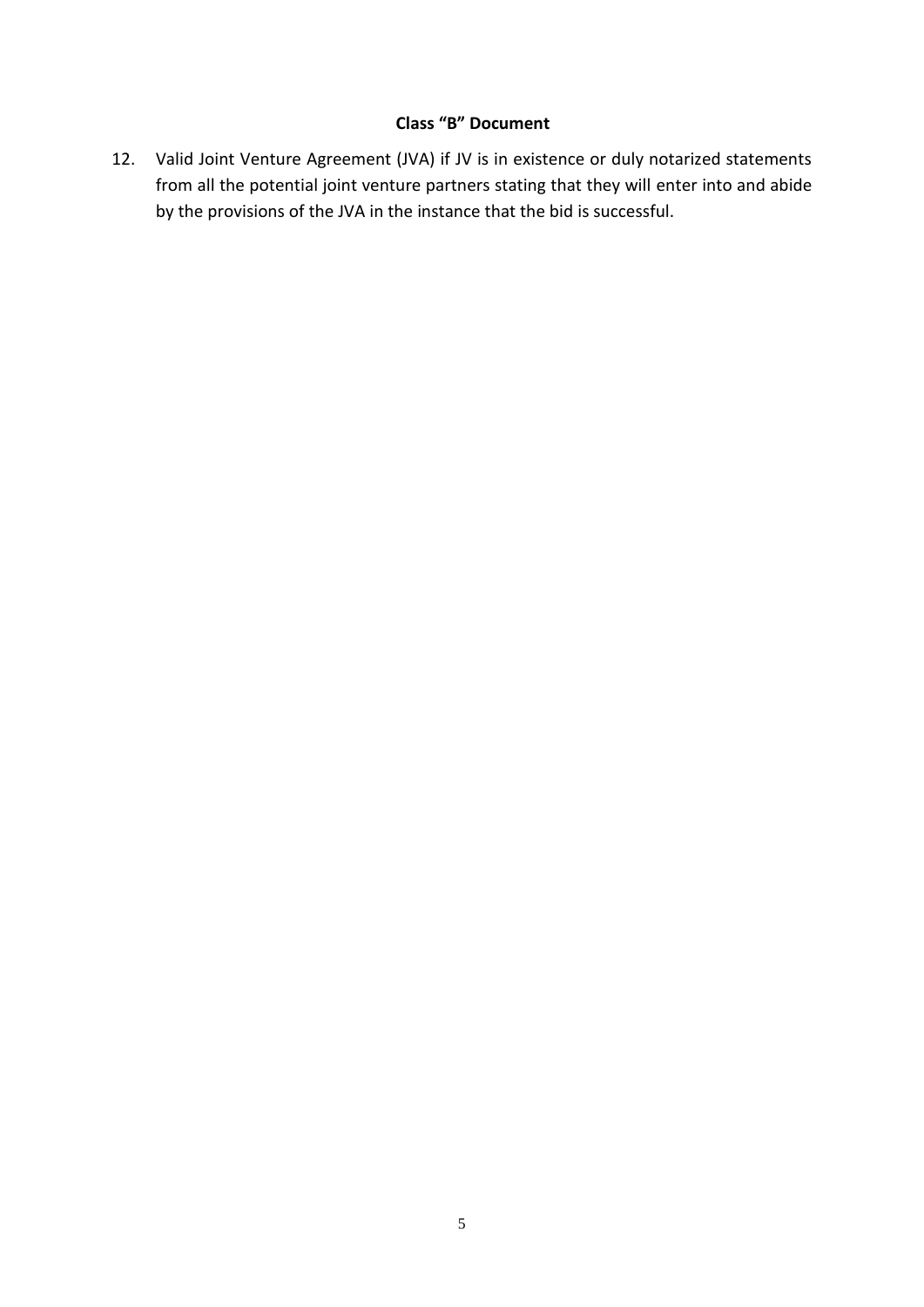## <span id="page-5-0"></span>*Section I. Request for Expression of Interest*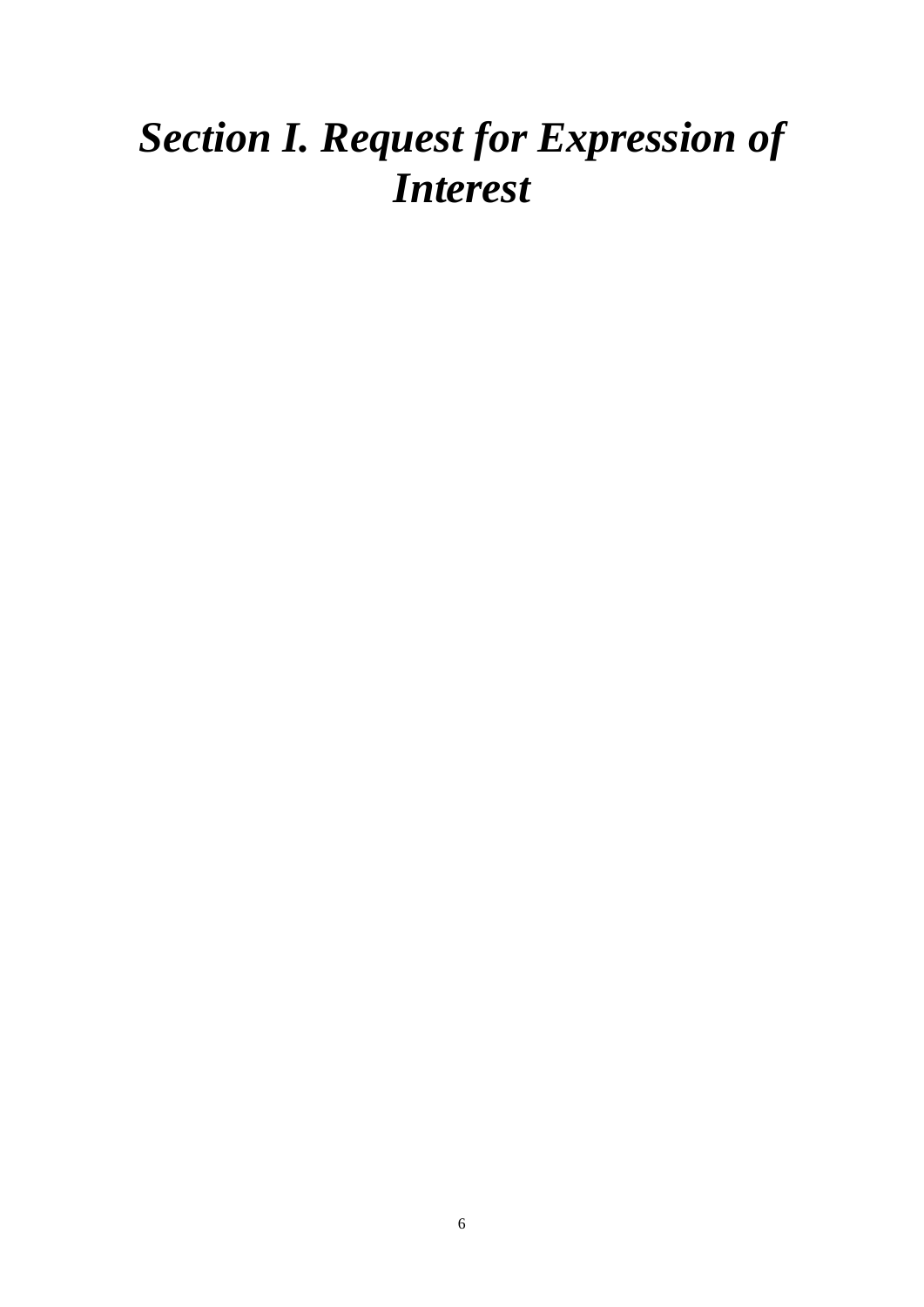

#### **PNOC ALTERNATIVE FUELS CORPORATION**

PNOC Building VI, Energy Center Rizal Drive, BGC, Taguig City Tel. No.: 789 – 7662 **[www.pnoc.com.ph](http://www.pnoc.com.ph/) [www.philgeps.gov.ph](http://www.philgeps.gov.ph/)**

#### **REQUEST FOR EXPRESSION OF INTEREST**

### **Ground Water Resource Study – Water Balance Analysis for PNOC Industrial Park in Bataan**

- 1. The *PNOC ALTERNATIVE FUELS CORP. (PAFC)*, through the *2021 Approved Corporate Operating Budget* intends to apply the sum of *Two Million Five Hundred Thousand Pesos (P2,500,000.00)* being the Approved Budget for the Contract (ABC) to payments under the contract for *Groundwater Resource Study – Water Balance Analysis for PNOC Industrial Park in Bataan*. Bids received in excess of the ABC shall be automatically rejected at the opening of the financial proposals.
- 2. The *PAFC* now calls for the submission of eligibility documents for the *Groundwater Resource Study – Water Balance Analysis for PNOC Industrial Park in Bataan*. Eligibility documents of interested consultants must be duly received by the BAC Secretariat on or before *September 7, 2021 (10:00 AM)* at *PNOC Bldg. 6, Energy Center, Rizal Drive, Bonifacio Global City, Taguig City.* Applications for eligibility will be evaluated based on a non-discretionary "pass/fail" criterion.
- 3. Interested bidders may obtain further information from the *PNOC Procurement Management Division* and inspect the Bidding Documents at the address given below during office hours.
- 4. The Bidding Documents (Part 1) may be acquired on *August 31, 2021* by interested Consultants from the address below. Short Listed Consultants may only be allowed to acquire the Bidding Documents (Part 2) and drop their Technical and Financial Proposals upon payment of the applicable bidding documents fee, pursuant to the latest Guidelines issued by the GPPB, in the amount of *Two Thousand Five Hundred Pesos (PhP2,500.00).*

Bidding Documents may also be downloaded free of charge from the website of the Philippine Government Electronic Procurement System (PhilGEPS) and the website of the Procuring Entity*,* provided that Bidders shall pay the applicable fee for the Bidding Documents not later than the submission of their bids.

5. Opening of Eligibility Documents shall be on *September 7, 2021 (10:30AM)* at the given address below and/or via *Zoom***.** Eligibility Documents shall be opened in the presence of the bidders' representatives who choose to attend the activity. Late submissions shall not be accepted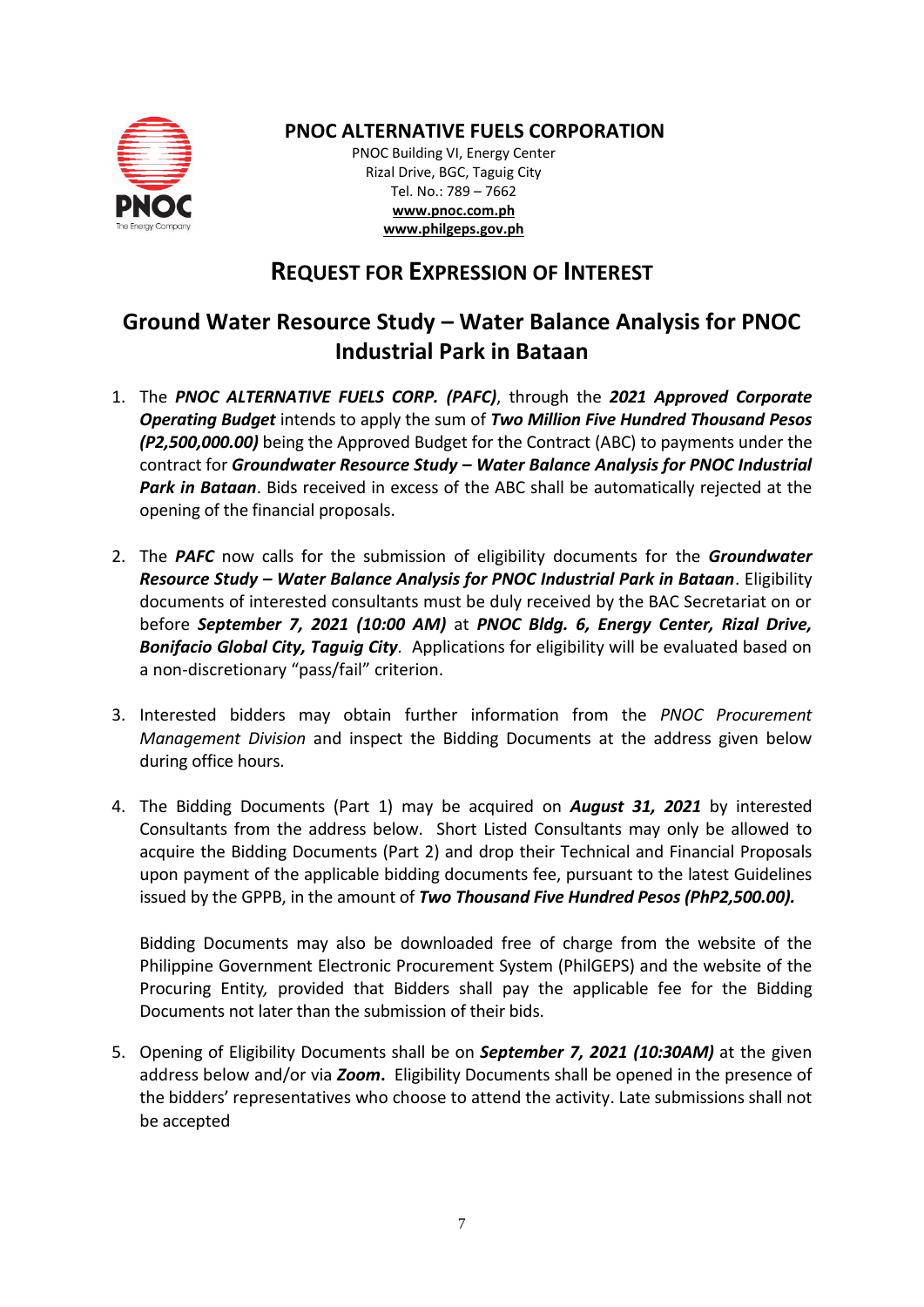6. The BAC shall draw up the short list of consultants from those who have submitted Expression of Interest, including the eligibility documents, and have been determined as eligible in accordance with the provisions of Republic Act 9184 (RA 9184), otherwise known as the "Government Procurement Reform Act", and its Implementing Rules and Regulations (IRR). The short list shall consist of *three (3)* prospective bidders who will be entitled to submit bids. The criteria and rating system for short listing are:

| a. Applicable Experience and Track Record of the Firm         | 50% |
|---------------------------------------------------------------|-----|
| b. Qualification of Personnel to be Assigned to the Project : | 30% |

- *c. Current Workload Relative to Capacity : 20%*
- 7. Bidding will be conducted through open competitive bidding procedures using nondiscretionary "pass/fail" criterion as specified in the IRR of RA 9184.

Bidding is restricted to Filipino citizens/sole proprietorships, cooperatives, and partnerships or organizations with at least sixty percent (60%) interest or outstanding capital stock belonging to citizens of the Philippines.

- 8. The Procuring Entity shall evaluate bids using the *Quality Cost Based Evaluation/Selection (QCBE/QCBS)* procedure.The weights to be allocated for the Technical Proposal is *Eighty Percent (80%)* and Financial Proposal is *Twenty Percent (20%)*. The criteria and rating system for the evaluation of bids shall be provided in the Instructions to Bidders.
- 9. The contract shall be completed within *one hundred twenty (120) calendar days.*
- 10. The *PAFC* reserves the right to reject any and all bids, declare a failure of bidding, or not award the contract at any time prior to contract award in accordance with Section 41 of RA 9184 and its IRR, without thereby incurring any liability to the affected bidder or bidders.
- 11. For further information, please refer to:

**The Secretariat Bids and Awards Committee Philippine National Oil Company**  G/F PNOC Bldg. 6, Energy Center, Rizal Drive, Bonifacio Global City, Taguig City Tel. Nos.: 8789 – 7605 Fax Nos.: 8812 – 6041 / 8840 – 1440 Email: [rgvergara@pnoc.com.ph](mailto:rgvergara@pnoc.com.ph) [/ procurement@pnoc.com.ph](mailto:procurement@pnoc.com.ph)  Website: **[www.pnoc.com.ph](http://www.pnoc.com.ph/)** / **[www.philgeps.gov.ph](http://www.philgeps.gov.ph/)**

**EVANGELINE B. ALBAYTAR BAC**<sup>2</sup>Chairperson **L**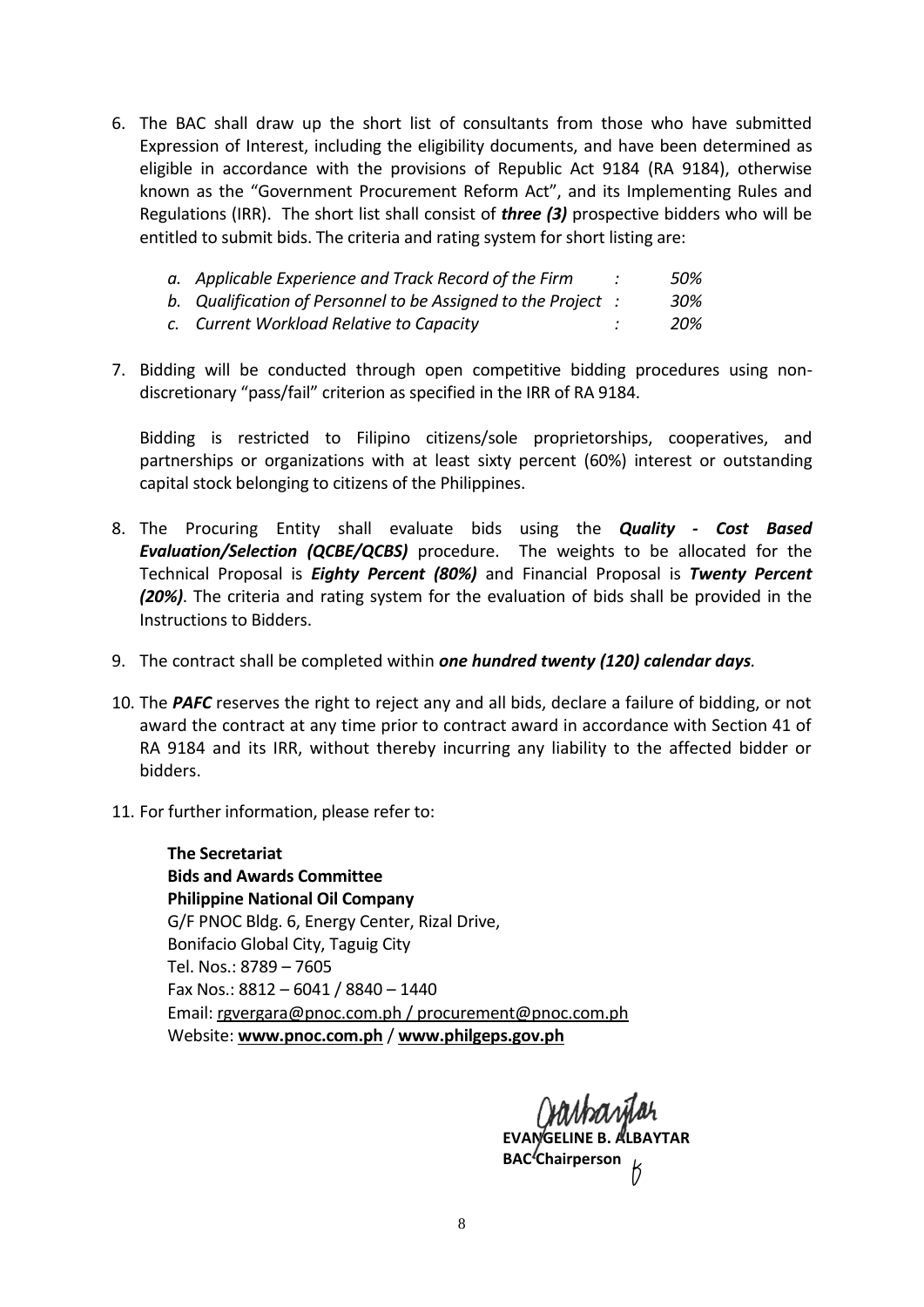## <span id="page-8-0"></span>*Section II. Eligibility Documents*

### **Notes on the Eligibility Documents**

This Section provides the information necessary for prospective bidders to prepare responsive Eligibility Documents in accordance with the requirement of the Procuring Entity.

The provisions contained in this Section are to be used unchanged. Additional information or requirements specific to each procurement shall be specified in the EDS.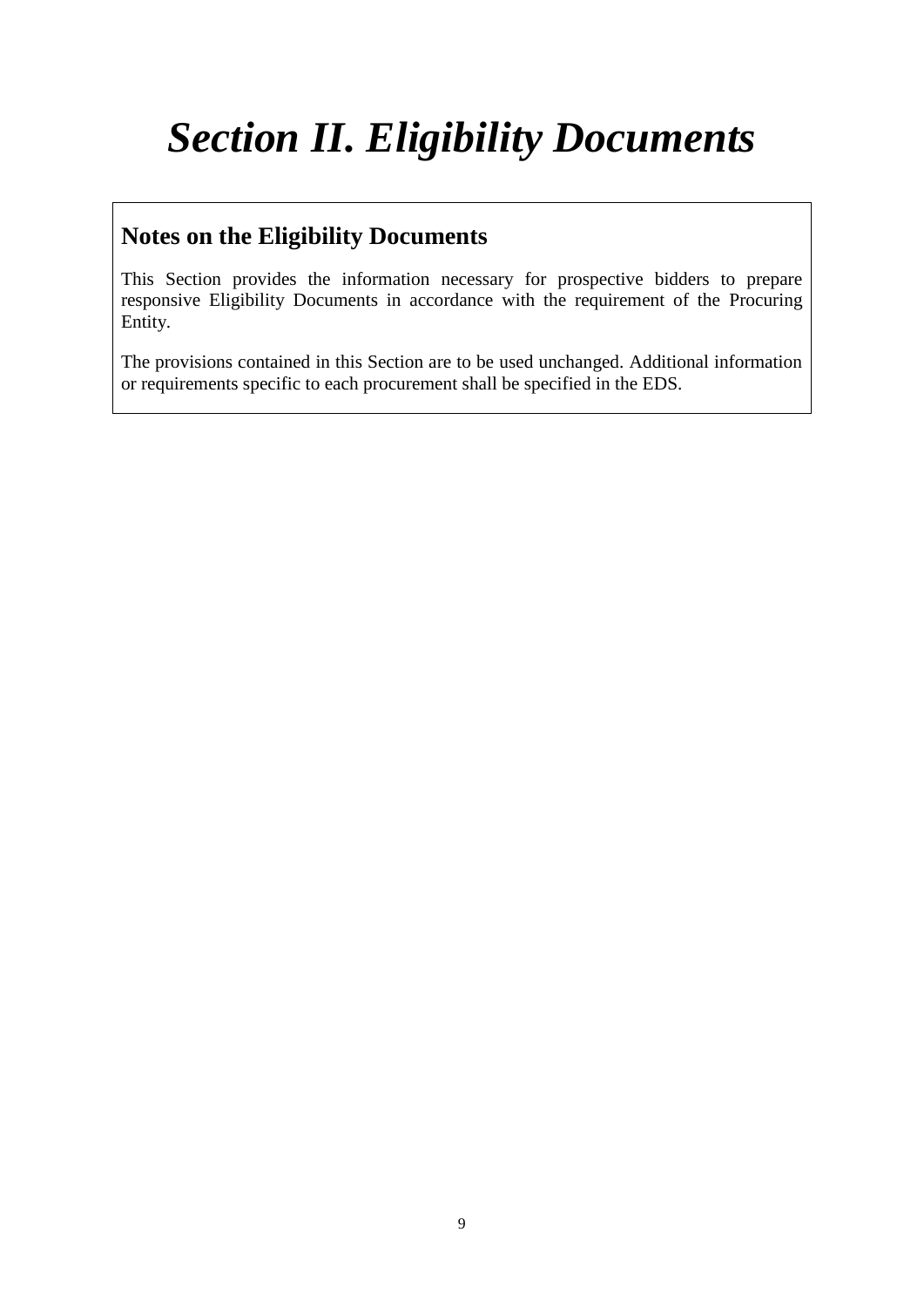#### **1. Eligibility Criteria**

- 1.1. The following persons/entities shall be allowed to participate in the bidding for Consulting Services:
	- (a) Duly licensed Filipino citizens/sole proprietorships;
	- (b) Partnerships duly organized under the laws of the Philippines and of which at least sixty percent (60%) of the interest belongs to citizens of the Philippines;
	- (c) Corporations duly organized under the laws of the Philippines and of which at least sixty percent (60%) of the outstanding capital stock belongs to citizens of the Philippines;
	- (d) Cooperatives duly organized under the laws of the Philippines; or
	- (e) Persons/entities forming themselves into a joint venture, *i.e.*, a group of two (2) or more persons/entities that intend to be jointly and severally responsible or liable for a particular contract: Provided, however, That Filipino ownership or interest thereof shall be at least sixty percent (60%). For this purpose, Filipino ownership or interest shall be based on the contributions of each of the members of the joint venture as specified in their JVA.
- <span id="page-9-0"></span>1.2. When the types and fields of Consulting Services involve the practice of professions regulated by law, those who will actually perform the services shall be Filipino citizens and registered professionals authorized by the appropriate regulatory body to practice those professions and allied professions specified in the **[EDS](#page-16-0)**.
- <span id="page-9-1"></span>1.3. If the Request for Expression of Interest allows participation of foreign consultants, prospective foreign bidders may be eligible subject to the conditions stated in the **[EDS](#page-16-1)**.
- 1.4. Government owned or –controlled corporations (GOCCs) may be eligible to participate only if they can establish that they (a) are legally and financially autonomous, (b) operate under commercial law, and (c) are not attached agencies of the Procuring Entity.

#### **2. Eligibility Requirements**

- 2.1. The following eligibility requirements, together with the Eligibility Documents Submission Form, shall be submitted on or before the date of the eligibility check specified in the Request for Expression of Interest and Clause 5 for purposes of determining eligibility of prospective bidders:
	- (a) Class "A" Documents –

*Legal Documents*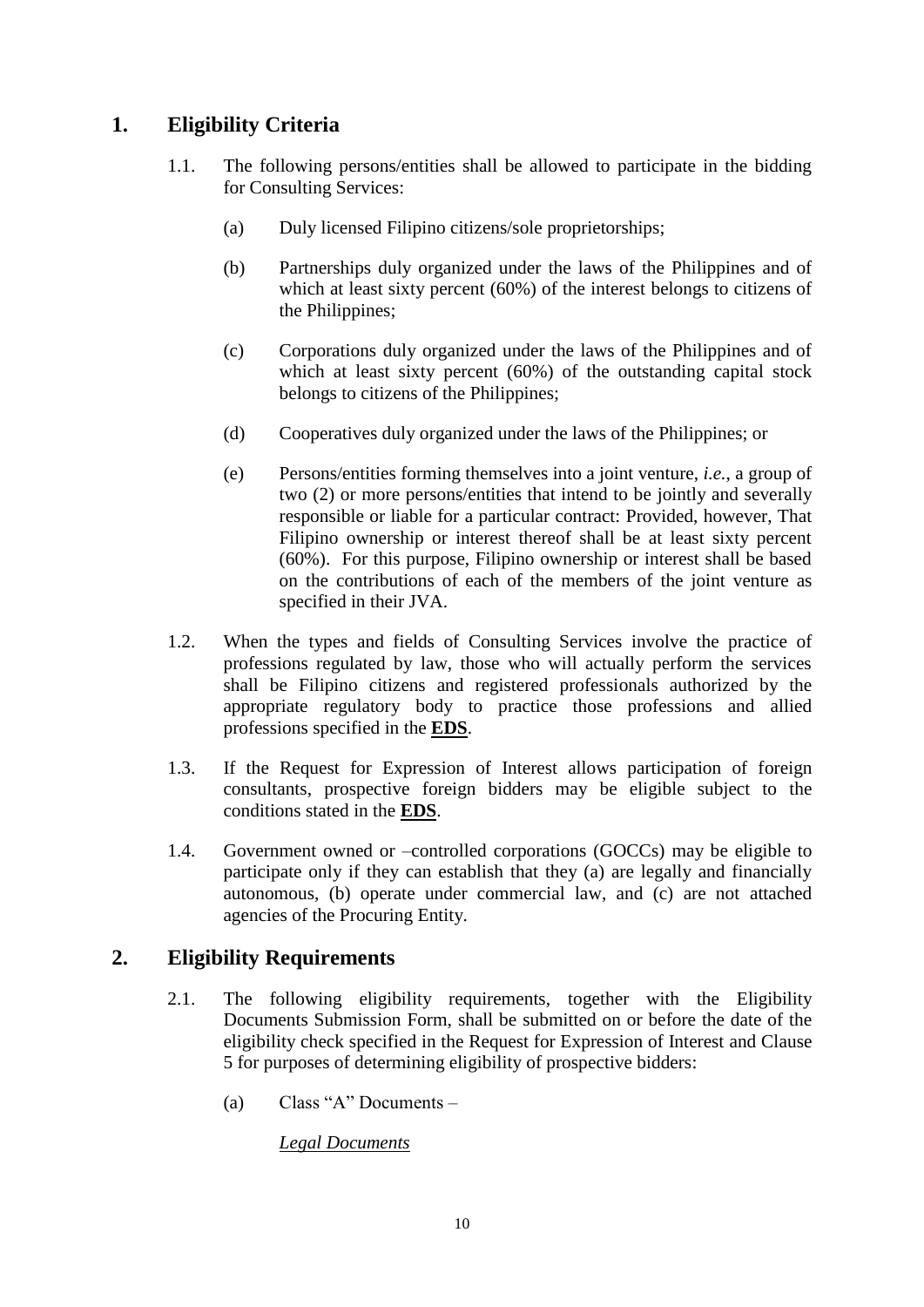(i) PhilGEPS Certificate of Registration and Membership in accordance with Section 8.5.2 of the IRR, except for foreign bidders participating in the procurement by a Philippine Foreign Service Office or Post, which shall submit their eligibility documents under Section 24.1 of the IRR, provided, that the winning Consultant shall register with PhilGEPS in accordance with Section 37.1.4 of the IRR;

#### *Technical Documents*

- (ii) Statement of the prospective bidder of all its ongoing and completed government and private contracts, including contracts awarded but not yet started, if any, whether similar or not similar in nature and complexity to the contract to be bid, within the relevant period provided in the **[EDS](#page-16-2)**. The statement shall include, for each contract, the following:
	- (ii.1) the name and location of the contract;
	- (ii.2) date of award of the contract;
	- (ii.3) type and brief description of consulting services;
	- (ii.4) consultant's role (whether main consultant, subconsultant, or partner in a JV)
	- (ii.5) amount of contract;
	- (ii.6) contract duration; and
	- (ii.7) certificate of satisfactory completion or equivalent document specified in the **[EDS](#page-16-3)** issued by the client, in the case of a completed contract;
- (iii) Statement of the consultant specifying its nationality and confirming that those who will actually perform the service are registered professionals authorized by the appropriate regulatory body to practice those professions and allied professions in accordance with Clause 1.2, including their respective curriculum vitae.
- (b) Class "B" Document –

If applicable, the Joint Venture Agreement (JVA) in case the joint venture is already in existence, or duly notarized statements from all the potential joint venture partners in accordance with Section 24.1(b) of the IRR of RA 9184.

2.2. The eligibility requirements or statements, the bids, and all other documents to be submitted to the BAC must be in English. If the eligibility requirements or statements, the bids, and all other documents submitted to the BAC are in foreign language other than English, it must be accompanied by a translation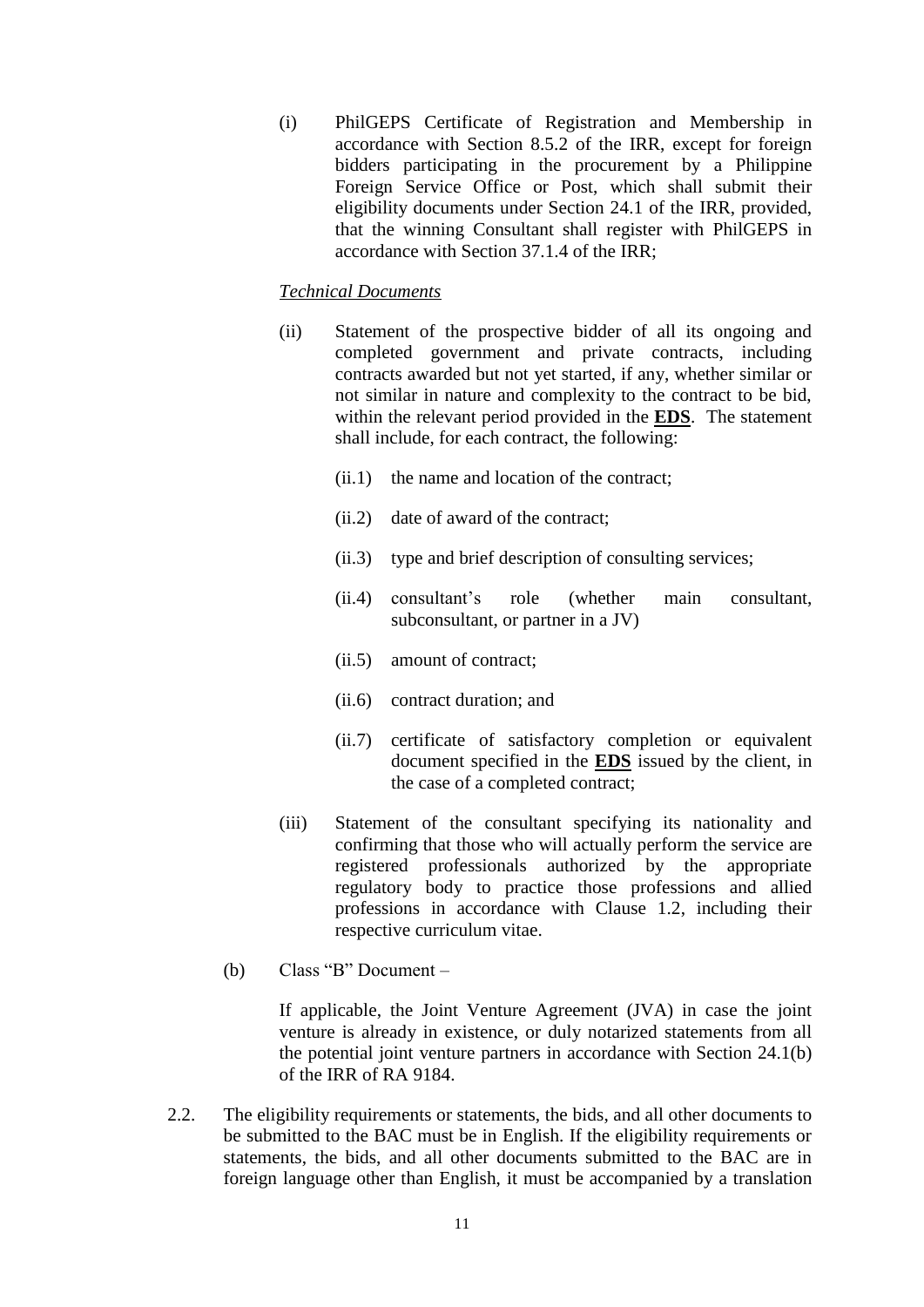of the documents in English. The documents shall be translated by the relevant foreign government agency, the foreign government agency authorized to translate documents, or a registered translator in the foreign bidder's country; and shall be authenticated by the appropriate Philippine foreign service establishment/post or the equivalent office having jurisdiction over the foreign bidder's affairs in the Philippines. The English translation shall govern, for purposes of interpretation of the bid.

2.3. Prospective bidders may obtain a full range of expertise by associating with individual consultant(s) and/or other consultants or entities through a JV or subcontracting arrangements, as appropriate. However, subconsultants may only participate in the bid of one short listed consultant. Foreign Consultants shall seek the participation of Filipino Consultants by entering into a JV with, or subcontracting part of the project to, Filipino Consultants.

#### **3. Format and Signing of Eligibility Documents**

- 3.1. Prospective bidders shall submit their eligibility documents through their duly authorized representative on or before the deadline specified in Clause 5.
- 3.2. Prospective bidders shall prepare an original and copies of the eligibility documents. In the event of any discrepancy between the original and the copies, the original shall prevail.
- 3.3. The Eligibility Documents Submission Form shall be signed by the duly authorized representative/s of the Bidder. Failure to do so shall be a ground for the rejection of the eligibility documents.
- 3.4. Any interlineations, erasures, or overwriting shall be valid only if they are signed or initialed by the duly authorized representative/s of the prospective bidder.

#### **4. Sealing and Marking of Eligibility Documents**

- 4.1. Prospective bidders shall enclose their original eligibility documents described in Clause 2.1, in a sealed envelope marked "ORIGINAL – ELIGIBILITY DOCUMENTS". Each copy thereof shall be similarly sealed duly marking the envelopes as "COPY NO. \_\_\_ - ELIGIBILITY DOCUMENTS". These envelopes containing the original and the copies shall then be enclosed in one single envelope.
- <span id="page-11-0"></span>4.2. The original and the number of copies of the eligibility documents as indicated in the **[EDS](#page-16-4)** shall be typed or written in ink and shall be signed by the prospective bidder or its duly authorized representative/s.
- 4.3. All envelopes shall:
	- (c) contain the name of the contract to be bid in capital letters;
	- (d) bear the name and address of the prospective bidder in capital letters;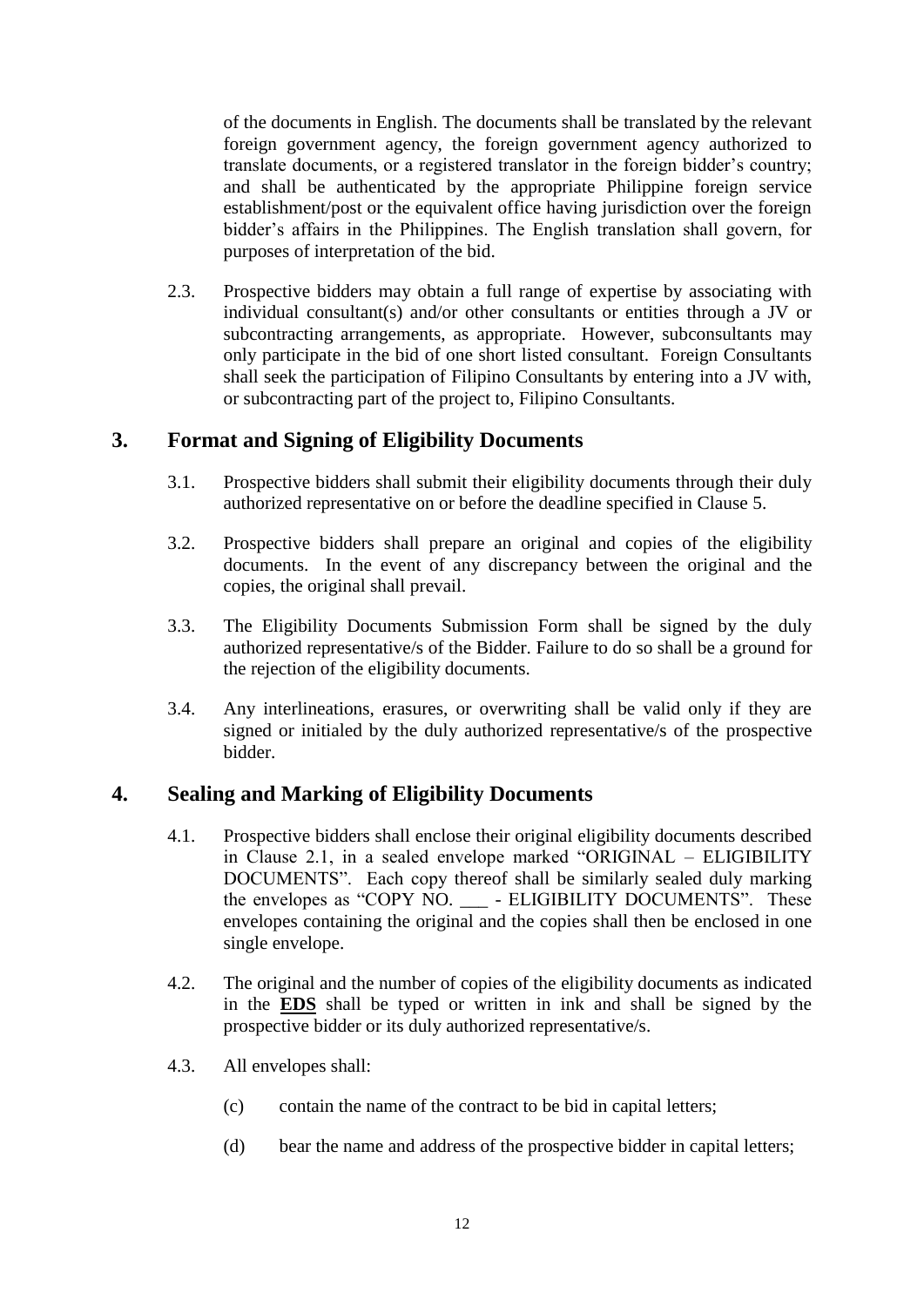- <span id="page-12-1"></span>(e) be addressed to the Procuring Entity's BAC specified in the **[EDS](#page-16-5)**;
- <span id="page-12-2"></span>(f) bear the specific identification of this Project indicated in the **[EDS](#page-16-6)**; and
- (g) bear a warning "DO NOT OPEN BEFORE…" the date and time for the opening of eligibility documents, in accordance with Clause 5.
- 4.4 Eligibility documents that are not properly sealed and marked, as required in the bidding documents, shall not be rejected, but the bidder or its duly authorized representative shall acknowledge such condition of the documents as submitted. The BAC shall assume no responsibility for the misplacement of the contents of the improperly sealed or marked eligibility documents, or for its premature opening.

#### <span id="page-12-0"></span>**5. Deadline for Submission of Eligibility Documents**

Eligibility documents must be received by the Procuring Entity's BAC at the address and on or before the date and time indicated in the Request for Expression of Interest and the **[EDS](#page-16-7)**.

#### **6. Late Submission of Eligibility Documents**

Any eligibility documents submitted after the deadline for submission and receipt prescribed in Clause [0](#page-12-0) shall be declared "Late" and shall not be accepted by the Procuring Entity. The BAC shall record in the minutes of submission and opening of eligibility documents, the Bidder's name, its representative and the time the eligibility documents were submitted late.

#### **7. Modification and Withdrawal of Eligibility Documents**

- 7.1. The prospective bidder may modify its eligibility documents after it has been submitted; provided that the modification is received by the Procuring Entity prior to the deadline specified in Clause 5. The prospective bidder shall not be allowed to retrieve its original eligibility documents, but shall be allowed to submit another set equally sealed, properly identified, linked to its original bid marked as "ELIGIBILITY MODIFICATION" and stamped "received" by the BAC. Modifications received after the applicable deadline shall not be considered and shall be returned to the prospective bidder unopened.
- 7.2. A prospective bidder may, through a letter of withdrawal, withdraw its eligibility documents after it has been submitted, for valid and justifiable reason; provided that the letter of withdrawal is received by the Procuring Entity prior to the deadline prescribed for submission and receipt of eligibility documents.
- 7.3. Eligibility documents requested to be withdrawn in accordance with this Clause shall be returned unopened to the prospective bidder concerned. A prospective bidder that withdraws its eligibility documents shall not be permitted to submit another set, directly or indirectly, for the same project. A prospective bidder that acquired the eligibility documents may also express its intention not to participate in the bidding through a letter which should reach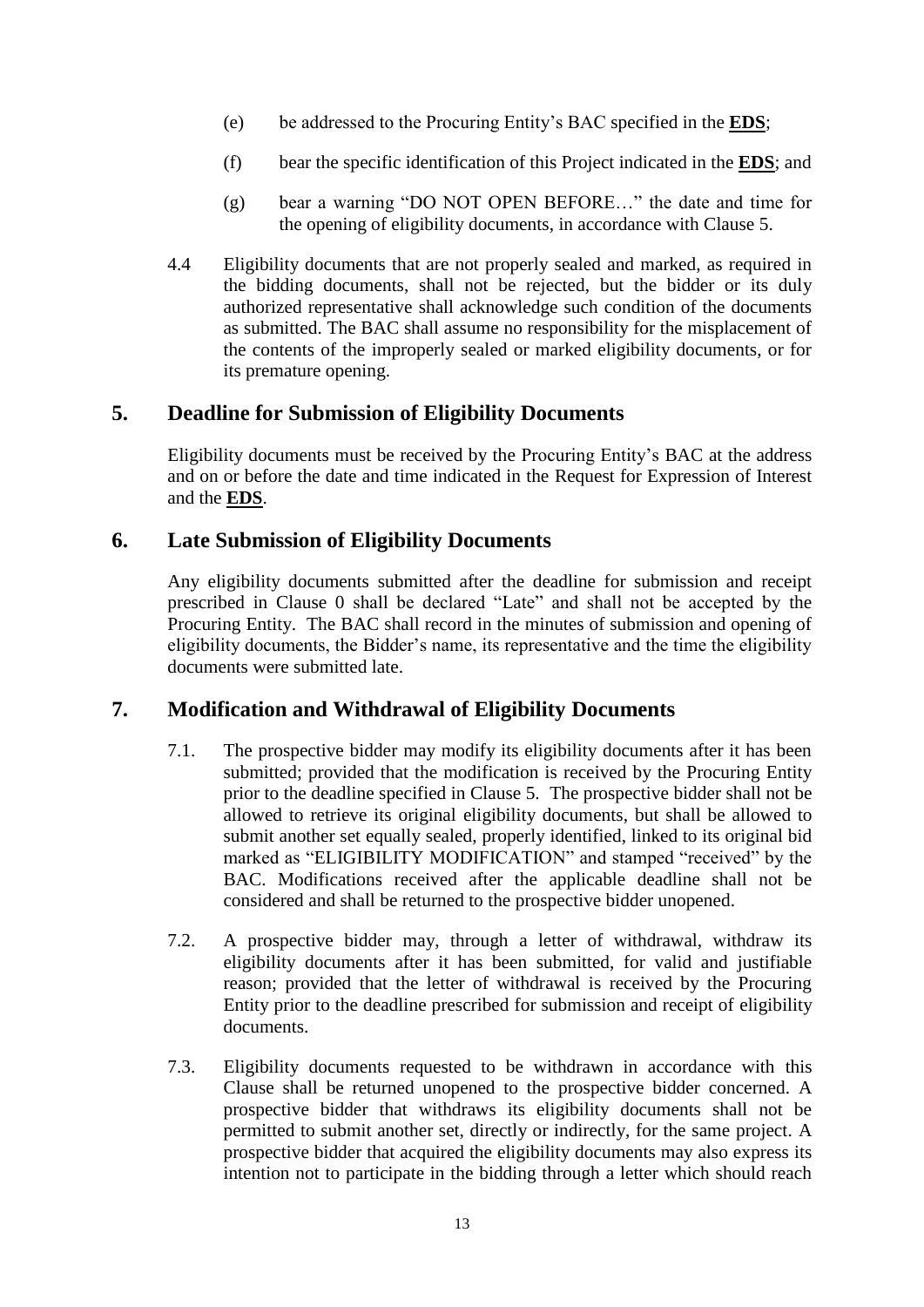and be stamped by the BAC before the deadline for submission and receipt of eligibility documents.

#### <span id="page-13-0"></span>**8. Opening and Preliminary Examination of Eligibility Documents**

8.1. The BAC will open the envelopes containing the eligibility documents in the presence of the prospective bidders' representatives who choose to attend, at the time, on the date, and at the place specified in the **[EDS](#page-16-8)**. The prospective bidders' representatives who are present shall sign a register evidencing their attendance.

In case the submitted eligibility envelopes cannot be opened as scheduled due to justifiable reasons, the BAC shall take custody of the said envelopes and reschedule the opening on the next working day or at the soonest possible time through the issuance of a Notice of Postponement to be posted in the PhilGEPS website and the website of the Procuring Entity concerned.

- 8.2. Letters of withdrawal shall be read out and recorded during the opening of eligibility documents and the envelope containing the corresponding withdrawn eligibility documents shall be returned unopened to the withdrawing prospective bidder.
- 8.3. The eligibility documents envelopes and modifications, if any, shall be opened one at a time, and the following read out and recorded:
	- (h) the name of the prospective bidder;
	- (i) whether there is a modification or substitution; and
	- (j) the presence or absence of each document comprising the eligibility documents vis-à-vis a checklist of the required documents.
- 8.4. The eligibility of each prospective bidder shall be determined by examining each bidder's eligibility requirements or statements against a checklist of requirements, using non-discretionary "pass/fail" criterion, as stated in the Request for Expression of Interest, and shall be determined as either "eligible" or "ineligible." If a prospective bidder submits the specific eligibility document required, he shall be rated "passed" for that particular requirement. In this regard, failure to submit a requirement, or an incomplete or patently insufficient submission, shall be considered "failed" for the particular eligibility requirement concerned. If a prospective bidder is rated "passed" for all the eligibility requirements, he shall be considered eligible to participate in the bidding, and the BAC shall mark the set of eligibility documents of the prospective bidder concerned as "eligible." If a prospective bidder is rated "failed" in any of the eligibility requirements, he shall be considered ineligible to participate in the bidding, and the BAC shall mark the set of eligibility documents of the prospective bidder concerned as "ineligible." In either case, the BAC chairperson or his duly designated authority shall countersign the markings.

#### **9. Short Listing of Consultants**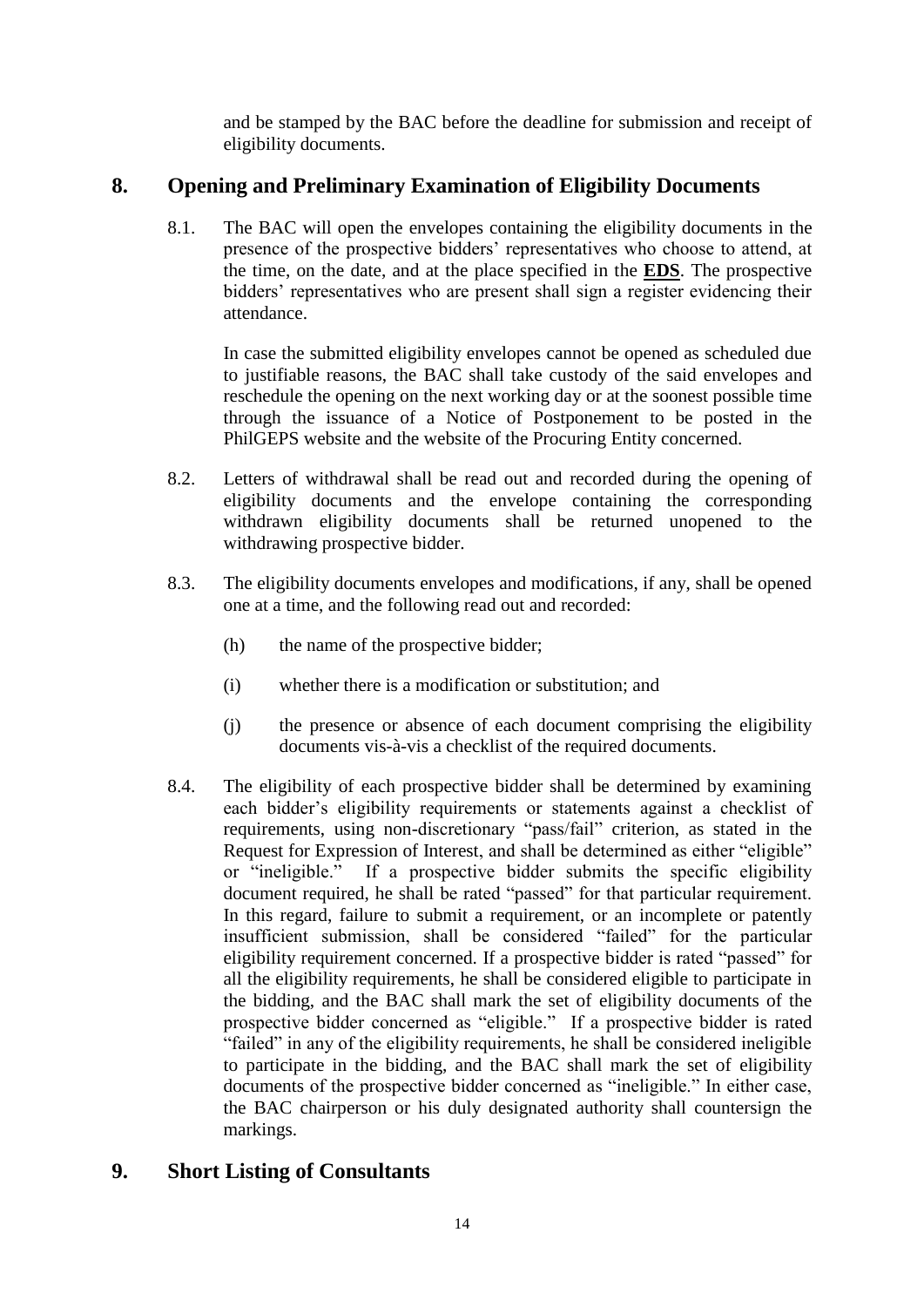- <span id="page-14-0"></span>9.1. Only prospective bidders whose submitted contracts are similar in nature and complexity to the contract to be bid as provided in the **[EDS](#page-17-0)** shall be considered for short listing.
- <span id="page-14-1"></span>9.2. The BAC shall draw up the short list of prospective bidders from those declared eligible using the detailed set of criteria and rating system to be used specified in the **[EDS](#page-17-1)**.
- 9.3. Short listed consultants shall be invited to participate in the bidding for this project through a Notice of Eligibility and Short Listing issued by the BAC.

#### **10. Protest Mechanism**

Decision of the Procuring Entity at any stage of the procurement process may be questioned in accordance with Section 55 of the IRR of RA 9184.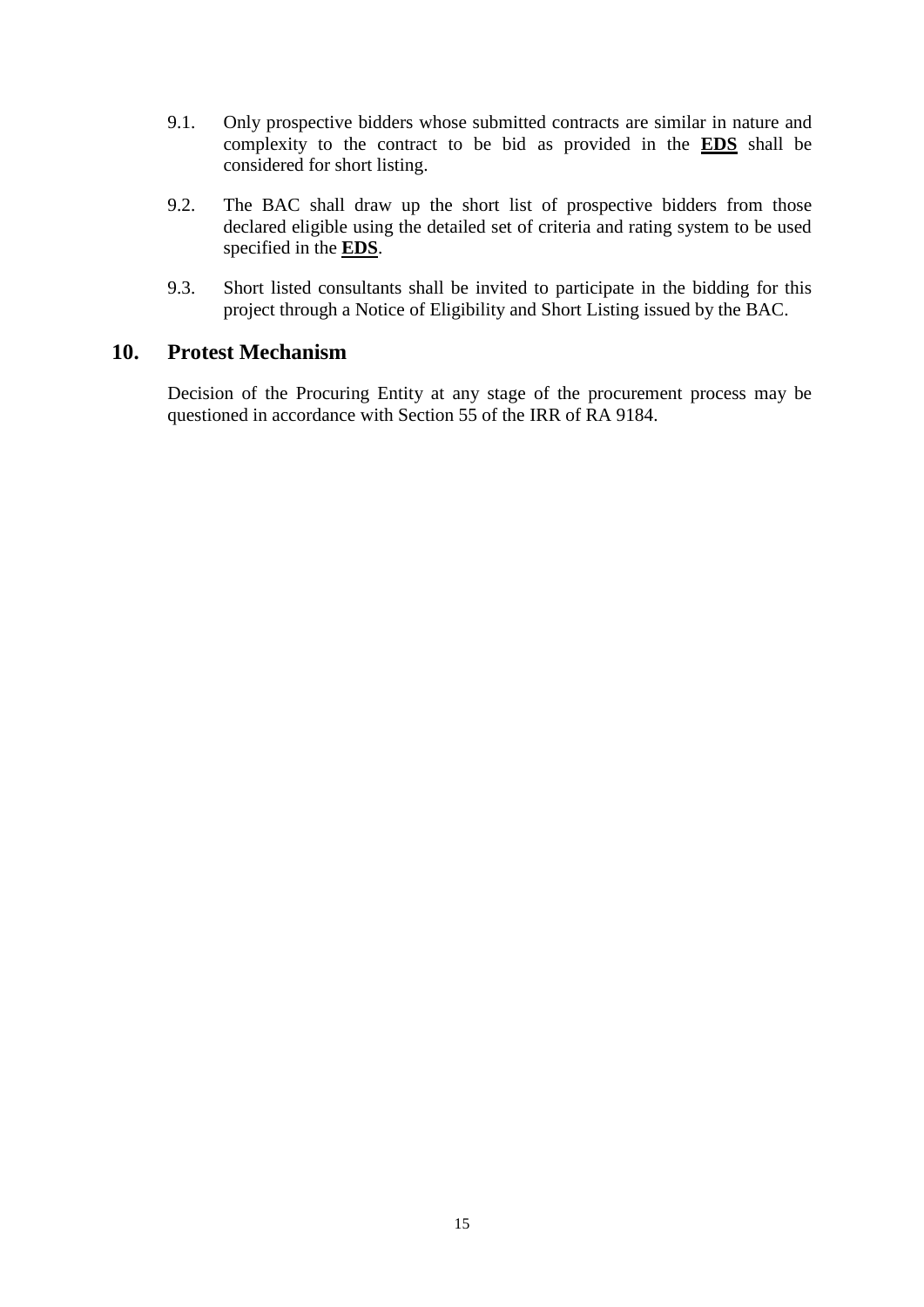## <span id="page-15-0"></span>*Section III. Eligibility Data Sheet*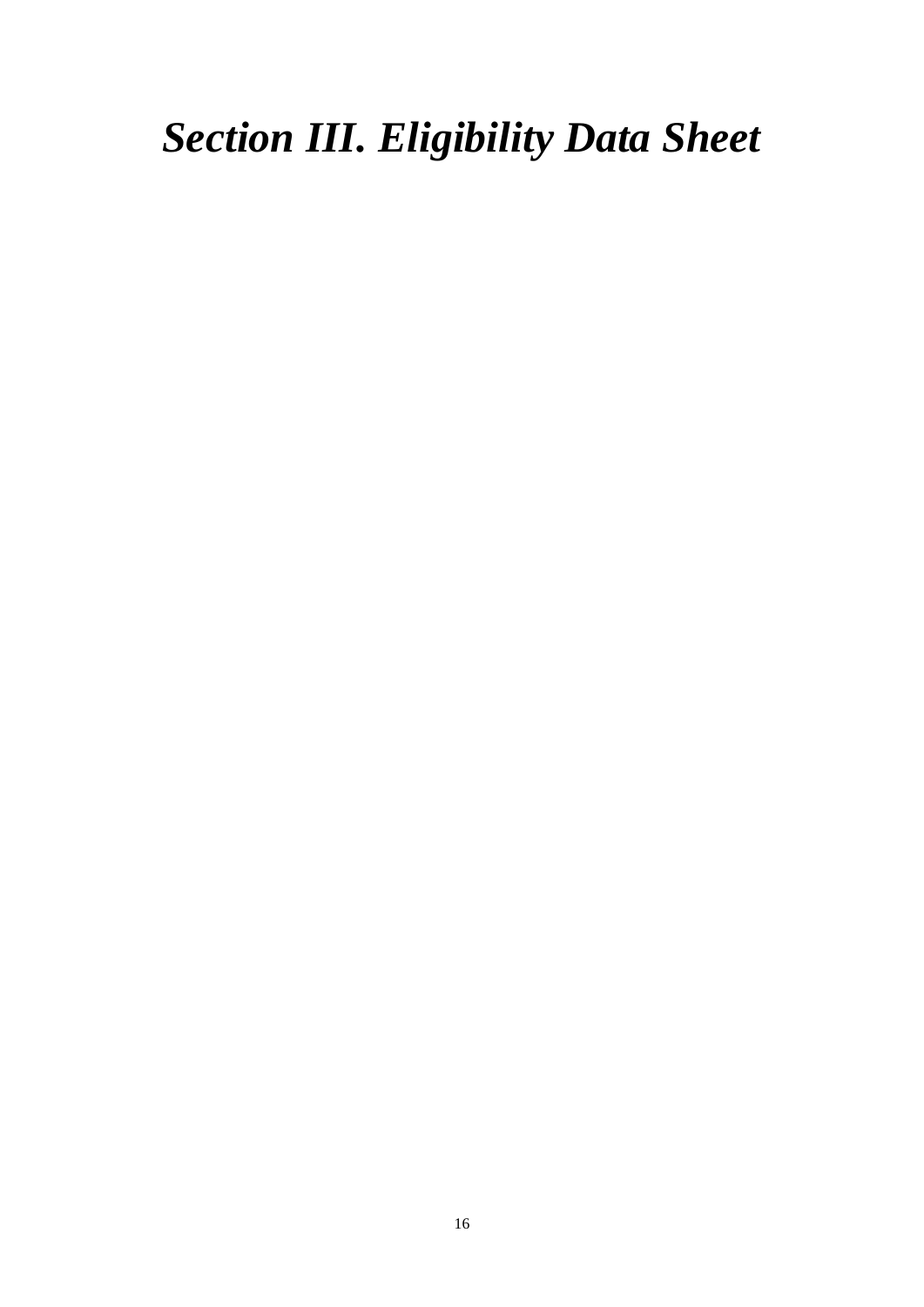## **Eligibility Data Sheet**

<span id="page-16-8"></span><span id="page-16-7"></span><span id="page-16-6"></span><span id="page-16-5"></span><span id="page-16-4"></span><span id="page-16-3"></span><span id="page-16-2"></span><span id="page-16-1"></span><span id="page-16-0"></span>

| Eligibility<br><b>Documents</b> |                                                                                                                                                                                                                                                                                                                                                                                                                                                            |
|---------------------------------|------------------------------------------------------------------------------------------------------------------------------------------------------------------------------------------------------------------------------------------------------------------------------------------------------------------------------------------------------------------------------------------------------------------------------------------------------------|
| 1.2                             | A. River basin delineation<br>Identification of aquifers<br>В.<br>Spring and well point inventory<br>C.<br>D. Identification of users<br>Water balance study<br>Е.<br>Determination of the availability of groundwater, demand for<br>F.<br>groundwater and potential<br>G. Determination of possible drill points at the PNOC Industrial Park (for<br>future application to NWRB)<br>H. Assessment of one (1) existing deep well<br>Final reporting<br>I. |
| 1.3                             | No further instructions.                                                                                                                                                                                                                                                                                                                                                                                                                                   |
| 2.1(a)(ii)                      | The statement of all ongoing and completed government and private<br>contracts shall include all such contracts within <i>five (5) years</i> prior to the<br>deadline for the submission and receipt of eligibility documents.                                                                                                                                                                                                                             |
| 2.1(a)(ii.7)                    | Acceptable proof of satisfactory completion of completed contracts:<br>Certificate of Completion / Acceptance<br>а.<br>Billing Statement / Invoice / Official Receipt<br>b.                                                                                                                                                                                                                                                                                |
| 0                               | Each prospective bidder shall submit one (1) original and three (3) copies<br>of its eligibility documents.                                                                                                                                                                                                                                                                                                                                                |
| (e)                             | Bids and Awards Committee of the Procuring Entity concerned with the<br>Project.<br>E. B. Albaytar - Chairperson<br>J. R. Racho - Vice Chairperson<br>M. B. L. Cubelo - Member<br>Atty. E. A. Legaspi – Member<br>Atty. J. J. G. Pelayo - Member                                                                                                                                                                                                           |
| (f)                             | Groundwater Resource Study - Water Balance Analysis for PNOC<br>Industrial Park in Bataan REI No.: 2021-05-109                                                                                                                                                                                                                                                                                                                                             |
| 0                               | The address for submission of eligibility documents is PNOC Bldg. 6,<br>Energy Center, Rizal Drive, Bonifacio Global City, Taguig City<br>The deadline for submission of eligibility documents is September 7, 2021<br>(10:00 AM)                                                                                                                                                                                                                          |
| 0                               | The place of opening of eligibility documents is PNOC Bldg. 6, Energy<br>Center, Rizal Drive, Bonifacio Global City, Taguig City                                                                                                                                                                                                                                                                                                                           |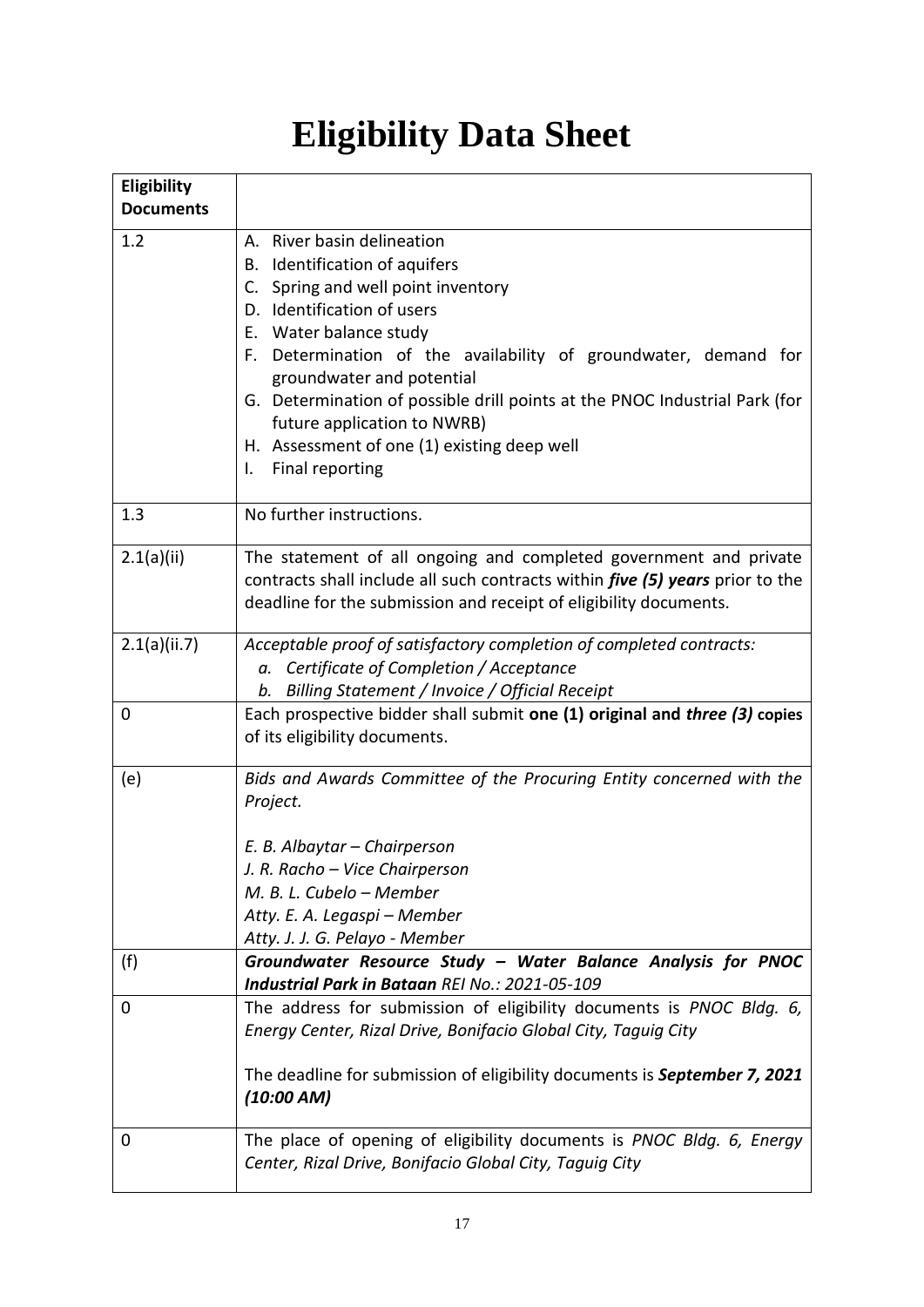<span id="page-17-1"></span><span id="page-17-0"></span>

|   | The date and time of opening of eligibility documents is September 7,<br>2021 (10:30 AM)                                                                                                                                     |     |  |  |  |  |  |
|---|------------------------------------------------------------------------------------------------------------------------------------------------------------------------------------------------------------------------------|-----|--|--|--|--|--|
| 0 | Similar contracts shall refer to:<br>A. Bidders should have at least conducted a Groundwater<br>Study/Water Balance Analysis<br>B. Completed with five (5) years prior to the deadline for submission<br>and receipt of bids |     |  |  |  |  |  |
| 0 | Detailed set of criteria and rating system to be used for the short listing of<br>consultants.                                                                                                                               |     |  |  |  |  |  |
|   | Criteria<br>Percentage                                                                                                                                                                                                       |     |  |  |  |  |  |
|   | Applicable Years of Experience and Track Record<br>I.<br>of the Consultancy Management Services/ Firm                                                                                                                        | 50  |  |  |  |  |  |
|   | Qualification of Personnel to be assigned to the<br>Ш.<br>Project                                                                                                                                                            | 30  |  |  |  |  |  |
|   | a. Education                                                                                                                                                                                                                 | 10  |  |  |  |  |  |
|   | Training<br>$b$ .                                                                                                                                                                                                            | 10  |  |  |  |  |  |
|   | Previous engagement in similar project<br>$\mathcal{C}$ .                                                                                                                                                                    | 10  |  |  |  |  |  |
|   | <b>Current Workload Relative to Capacity</b><br>III.<br>Completed and ongoing projects<br>а.                                                                                                                                 | 20  |  |  |  |  |  |
|   | Total:                                                                                                                                                                                                                       | 100 |  |  |  |  |  |
|   |                                                                                                                                                                                                                              |     |  |  |  |  |  |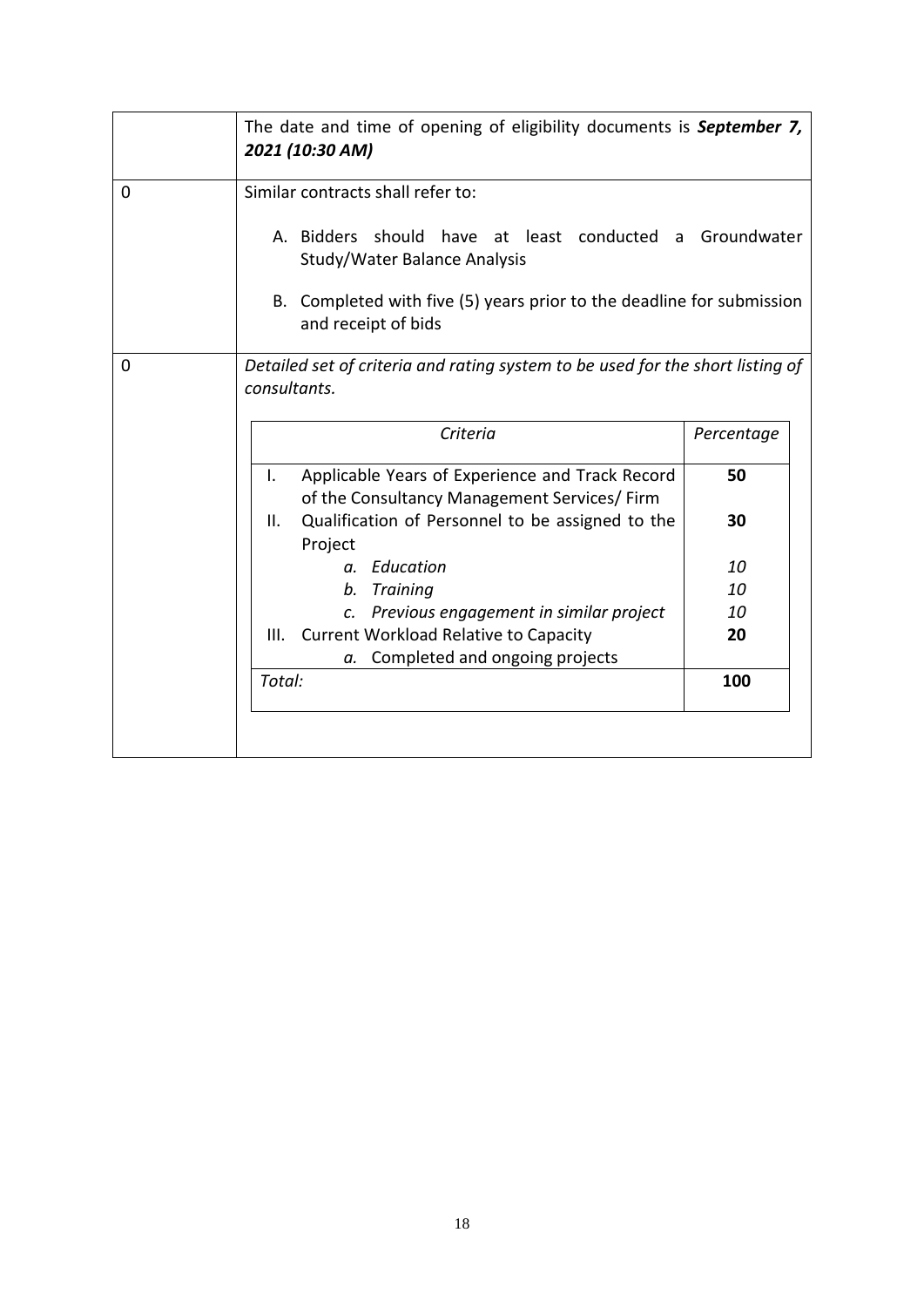## *Section IV. Eligibility Submission Forms*

| Format of Curriculum Vitaé of Proposed Professional Staff - ANNEX C24     |
|---------------------------------------------------------------------------|
|                                                                           |
| Statement of Ongoing Contracts and Awarded But Not yet Started Contract - |
|                                                                           |
|                                                                           |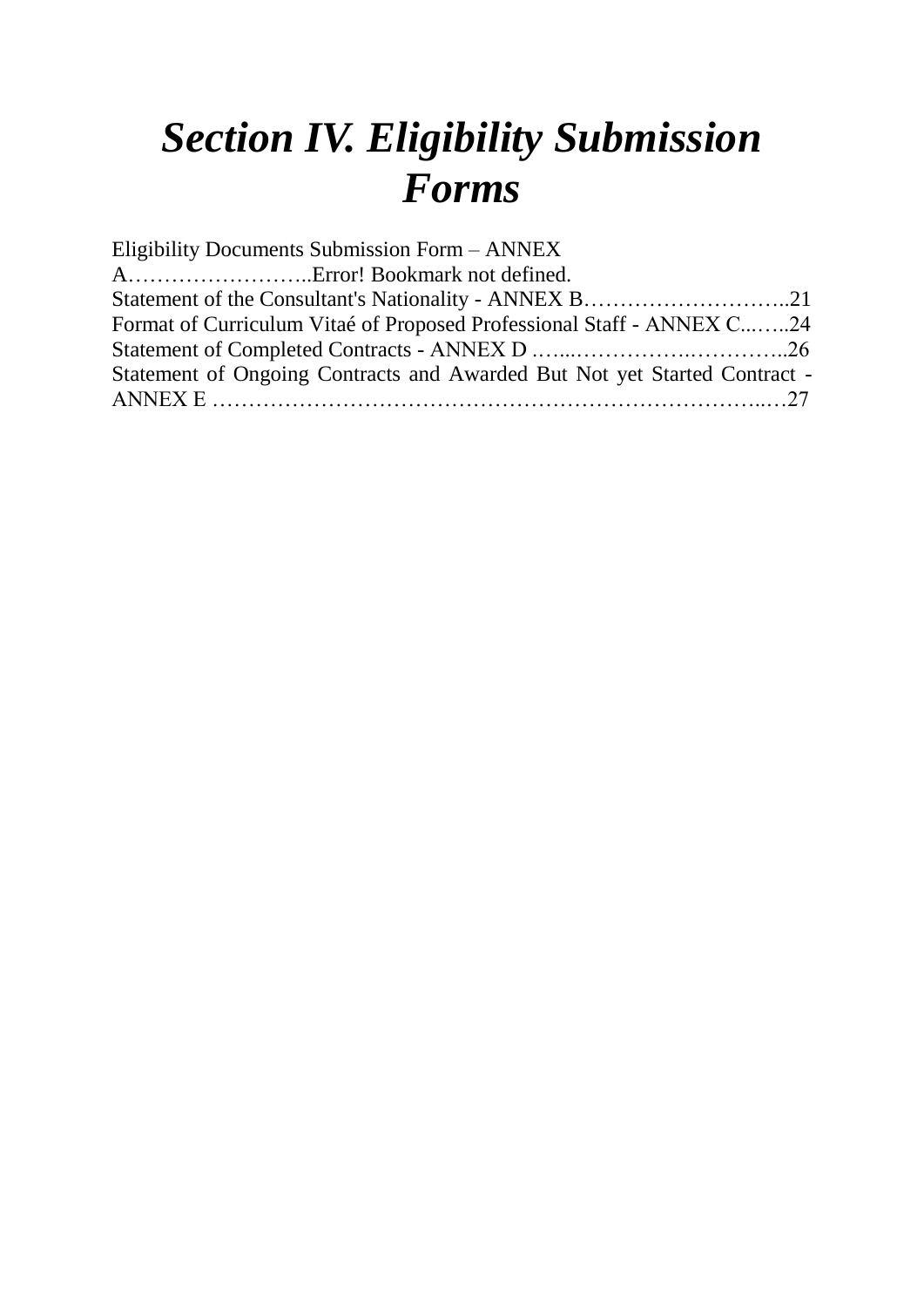#### **ELIGIBILITY DOCUMENTS SUBMISSION FORM**

*[Date]*

*[Name and address of the Procuring Entity]*

Ladies/Gentlemen:

In connection with your Request for Expression of Interest dated *[insert date]* for *[Title of Project]* under *[Reference No.]*, *[Name of Consultant]* hereby expresses interest in participating in the eligibility and short listing for said Project and submits the attached eligibility documents in compliance with the Eligibility Documents therefor.

In line with this submission, we certify that:

- a) *[Name of Consultant]* is not blacklisted or barred from bidding by the GOP or any of its agencies, offices, corporations, or LGUs, including foreign government/foreign or international financing institution whose blacklisting rules have been recognized by the Government Procurement Policy Board, and that each of the documents submit; and
- b) Each of the documents submitted herewith is an authentic copy of the original, complete, and all statements and information provided therein are true and correct.

We acknowledge and accept the Procuring Entity's right to inspect and audit all records relating to our submission irrespective of whether we are declared eligible and short listed or not.

Yours sincerely,

Signature Name and Title of Authorized Signatory Name of Consultant Address Email Address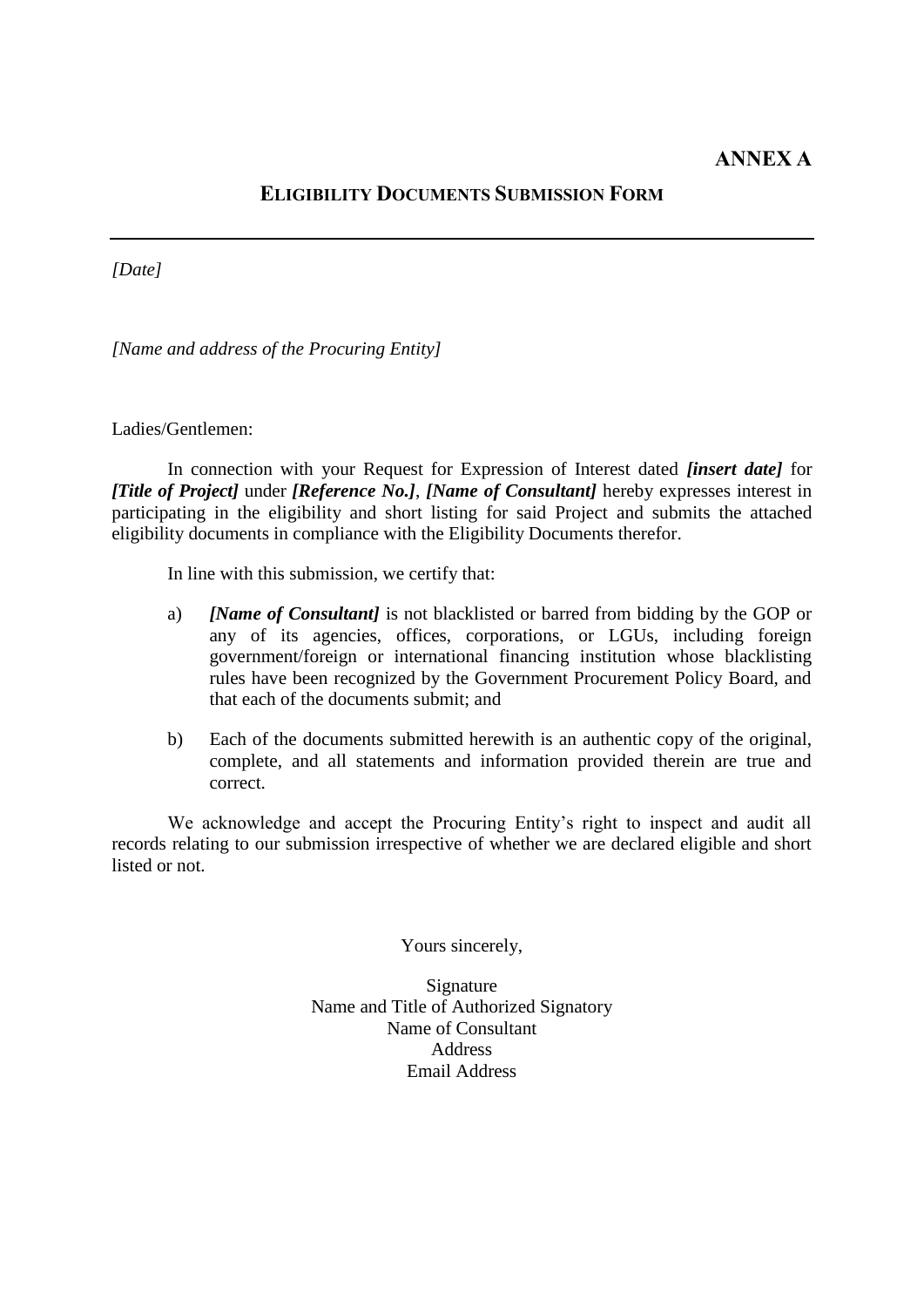#### **ANNEX B**

#### **STATEMENT OF THE CONSULTANT'S NATIONALITY**

*[Name and address of the Procuring Entity]*

#### Ladies/Gentlemen:

In compliance with the requirements of the **PNOC Alternative Fuels Corporation,**  for the **[Project Title]** under **[Reference No.],** I/We hereby declare the following:

1. [Select one and delete the rest]

[*If domestic entity bidder*] That (Name of Bidder) is a domestic *sole proprietorship/partnership/corporation/joint venture* organized or formed under the laws of the Philippines;

[*If foreign entity bidder*] That (Name of Bidder) is a foreign *sole proprietorship/partnership/corporation/joint venture* organized or formed under the laws of the (Name of Country);

[*If foreign entity bidder*] That (Name of Bidder) is registered with the Securities and Exchange Commission and/or any agency authorized by the laws of the Philippines;

2. That the following are/is the proposed Consultants:

| Name of Proposed | <b>Proposed Position</b> | Nationality | Proof of       |
|------------------|--------------------------|-------------|----------------|
| Consultant       |                          |             | Identification |
|                  |                          |             |                |
| 2.               |                          |             |                |
| 3.               |                          |             |                |
| 4.               |                          |             |                |
| 5.               |                          |             |                |
| 6.               |                          |             |                |
|                  |                          |             |                |
| 8.               |                          |             |                |

3. That attached herewith are the Curriculum Vitae of the abovementioned personnel (*Annex/es \_\_\_\_\_\_);* and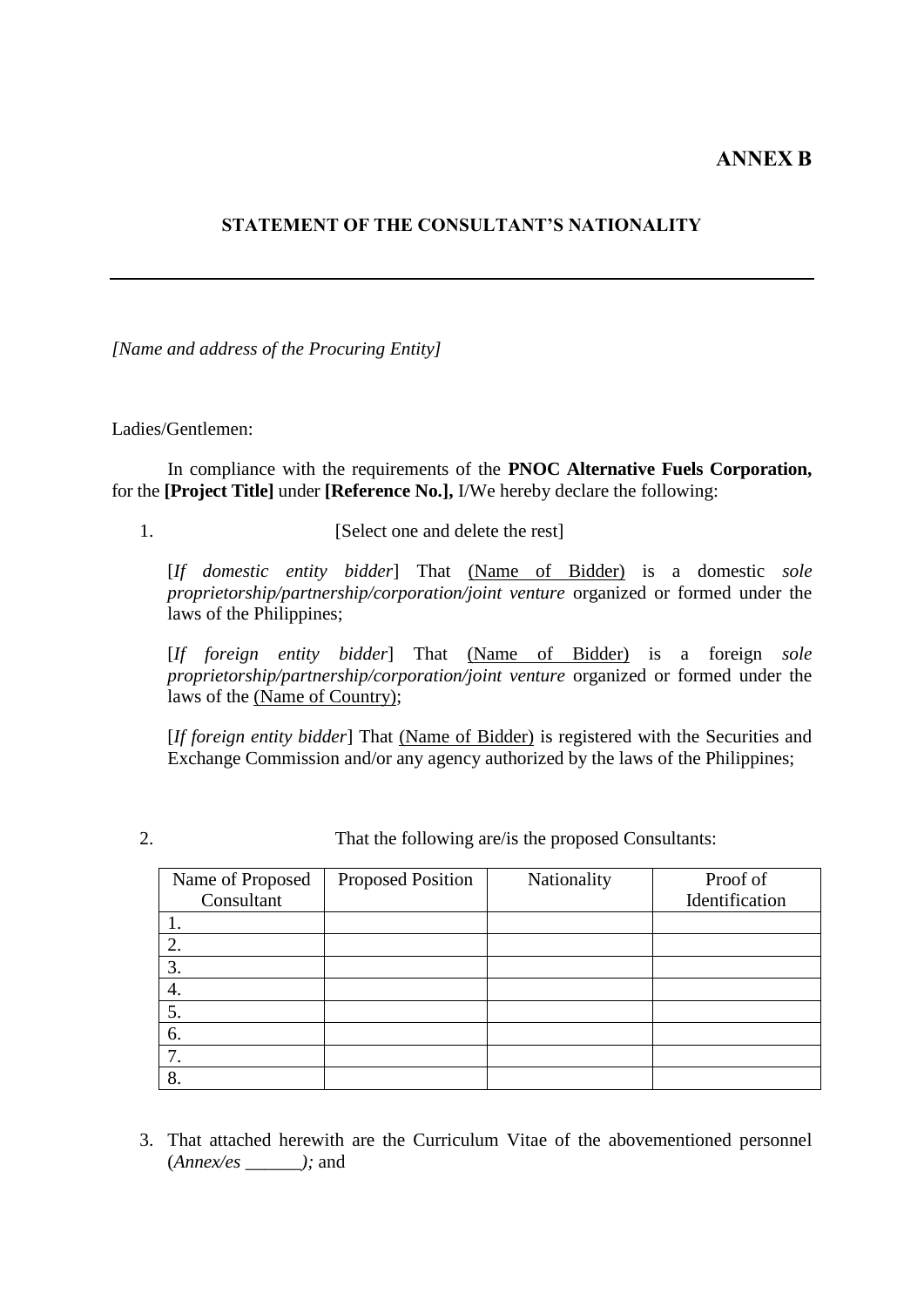4. That the undersigned is/are the authorized representative/s for this public bidding as evidenced by herewith attached notarized authority.

| Very truly yours, |
|-------------------|
|                   |
|                   |
|                   |
|                   |
|                   |
|                   |
|                   |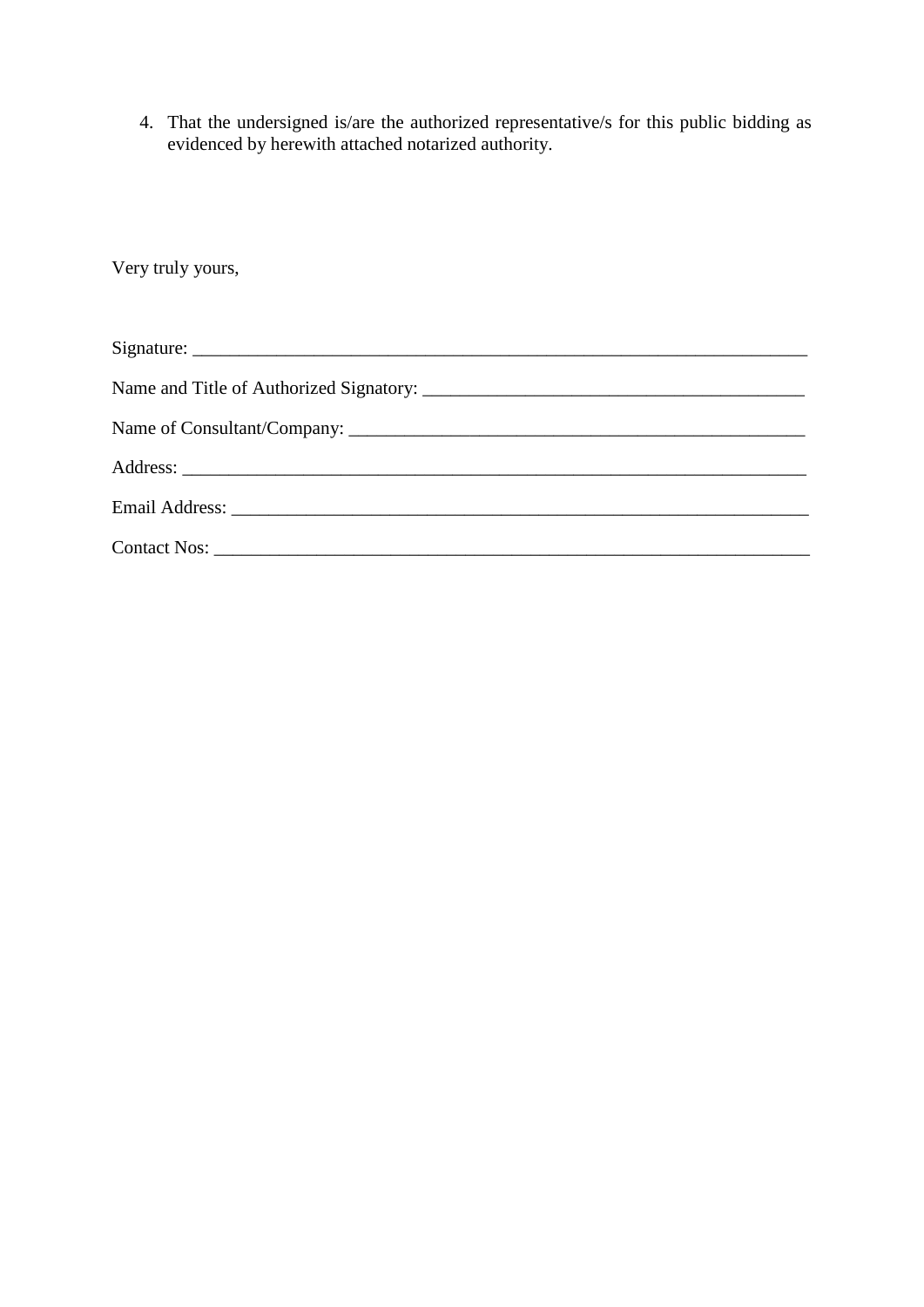### **ANNEX C**

### **FORMAT OF CURRICULUM VITAE (CV) FOR PROPOSED PROFESSIONAL STAFF**

| Personal Information<br>Name of Staff<br>Contact No.<br><b>Email Address</b><br>Address<br>Citizenship<br><b>Civil Status</b><br>Date of Birth<br>Work Experience (start from the current employment, add rows if necessary)<br>Total<br><b>INCLUSIVE</b><br>Number of<br><b>POSITION</b><br><b>DATES</b><br><b>AGENCY / COMPANY</b><br><b>TITLE</b><br>Experience<br>(mm/dd/yy)<br><b>NAME</b><br><b>JOB DESCRIPTION</b><br>(Number of<br>(Write in<br>(Write in full)<br>Years and<br>full)<br>To<br>From<br>Months)<br>Relevant Training (start from the most recent, add rows if necessary)<br>Conducted /<br><b>Inclusive Dates</b><br>No. of<br>Location<br>Course Title<br><b>Hours</b><br>Sponsored by<br>From<br>To<br>Education (start from the most recent, add rows if necessary)<br>Scholarships / Academic<br><b>Inclusive Dates</b><br>School<br><b>Honors Received</b><br>Degree Course<br>To<br>From | <b>Proposed Position</b> |  |  |  |  |
|-----------------------------------------------------------------------------------------------------------------------------------------------------------------------------------------------------------------------------------------------------------------------------------------------------------------------------------------------------------------------------------------------------------------------------------------------------------------------------------------------------------------------------------------------------------------------------------------------------------------------------------------------------------------------------------------------------------------------------------------------------------------------------------------------------------------------------------------------------------------------------------------------------------------------|--------------------------|--|--|--|--|
|                                                                                                                                                                                                                                                                                                                                                                                                                                                                                                                                                                                                                                                                                                                                                                                                                                                                                                                       |                          |  |  |  |  |
|                                                                                                                                                                                                                                                                                                                                                                                                                                                                                                                                                                                                                                                                                                                                                                                                                                                                                                                       |                          |  |  |  |  |
|                                                                                                                                                                                                                                                                                                                                                                                                                                                                                                                                                                                                                                                                                                                                                                                                                                                                                                                       |                          |  |  |  |  |
|                                                                                                                                                                                                                                                                                                                                                                                                                                                                                                                                                                                                                                                                                                                                                                                                                                                                                                                       |                          |  |  |  |  |
|                                                                                                                                                                                                                                                                                                                                                                                                                                                                                                                                                                                                                                                                                                                                                                                                                                                                                                                       |                          |  |  |  |  |
|                                                                                                                                                                                                                                                                                                                                                                                                                                                                                                                                                                                                                                                                                                                                                                                                                                                                                                                       |                          |  |  |  |  |
|                                                                                                                                                                                                                                                                                                                                                                                                                                                                                                                                                                                                                                                                                                                                                                                                                                                                                                                       |                          |  |  |  |  |
|                                                                                                                                                                                                                                                                                                                                                                                                                                                                                                                                                                                                                                                                                                                                                                                                                                                                                                                       |                          |  |  |  |  |
|                                                                                                                                                                                                                                                                                                                                                                                                                                                                                                                                                                                                                                                                                                                                                                                                                                                                                                                       |                          |  |  |  |  |
|                                                                                                                                                                                                                                                                                                                                                                                                                                                                                                                                                                                                                                                                                                                                                                                                                                                                                                                       |                          |  |  |  |  |
|                                                                                                                                                                                                                                                                                                                                                                                                                                                                                                                                                                                                                                                                                                                                                                                                                                                                                                                       |                          |  |  |  |  |
|                                                                                                                                                                                                                                                                                                                                                                                                                                                                                                                                                                                                                                                                                                                                                                                                                                                                                                                       |                          |  |  |  |  |
|                                                                                                                                                                                                                                                                                                                                                                                                                                                                                                                                                                                                                                                                                                                                                                                                                                                                                                                       |                          |  |  |  |  |
|                                                                                                                                                                                                                                                                                                                                                                                                                                                                                                                                                                                                                                                                                                                                                                                                                                                                                                                       |                          |  |  |  |  |
|                                                                                                                                                                                                                                                                                                                                                                                                                                                                                                                                                                                                                                                                                                                                                                                                                                                                                                                       |                          |  |  |  |  |
|                                                                                                                                                                                                                                                                                                                                                                                                                                                                                                                                                                                                                                                                                                                                                                                                                                                                                                                       |                          |  |  |  |  |
|                                                                                                                                                                                                                                                                                                                                                                                                                                                                                                                                                                                                                                                                                                                                                                                                                                                                                                                       |                          |  |  |  |  |
|                                                                                                                                                                                                                                                                                                                                                                                                                                                                                                                                                                                                                                                                                                                                                                                                                                                                                                                       |                          |  |  |  |  |
|                                                                                                                                                                                                                                                                                                                                                                                                                                                                                                                                                                                                                                                                                                                                                                                                                                                                                                                       |                          |  |  |  |  |
|                                                                                                                                                                                                                                                                                                                                                                                                                                                                                                                                                                                                                                                                                                                                                                                                                                                                                                                       |                          |  |  |  |  |
|                                                                                                                                                                                                                                                                                                                                                                                                                                                                                                                                                                                                                                                                                                                                                                                                                                                                                                                       |                          |  |  |  |  |
|                                                                                                                                                                                                                                                                                                                                                                                                                                                                                                                                                                                                                                                                                                                                                                                                                                                                                                                       |                          |  |  |  |  |
|                                                                                                                                                                                                                                                                                                                                                                                                                                                                                                                                                                                                                                                                                                                                                                                                                                                                                                                       |                          |  |  |  |  |
|                                                                                                                                                                                                                                                                                                                                                                                                                                                                                                                                                                                                                                                                                                                                                                                                                                                                                                                       |                          |  |  |  |  |
|                                                                                                                                                                                                                                                                                                                                                                                                                                                                                                                                                                                                                                                                                                                                                                                                                                                                                                                       |                          |  |  |  |  |
|                                                                                                                                                                                                                                                                                                                                                                                                                                                                                                                                                                                                                                                                                                                                                                                                                                                                                                                       |                          |  |  |  |  |
|                                                                                                                                                                                                                                                                                                                                                                                                                                                                                                                                                                                                                                                                                                                                                                                                                                                                                                                       |                          |  |  |  |  |
|                                                                                                                                                                                                                                                                                                                                                                                                                                                                                                                                                                                                                                                                                                                                                                                                                                                                                                                       |                          |  |  |  |  |
|                                                                                                                                                                                                                                                                                                                                                                                                                                                                                                                                                                                                                                                                                                                                                                                                                                                                                                                       |                          |  |  |  |  |
|                                                                                                                                                                                                                                                                                                                                                                                                                                                                                                                                                                                                                                                                                                                                                                                                                                                                                                                       |                          |  |  |  |  |
|                                                                                                                                                                                                                                                                                                                                                                                                                                                                                                                                                                                                                                                                                                                                                                                                                                                                                                                       |                          |  |  |  |  |
|                                                                                                                                                                                                                                                                                                                                                                                                                                                                                                                                                                                                                                                                                                                                                                                                                                                                                                                       |                          |  |  |  |  |
|                                                                                                                                                                                                                                                                                                                                                                                                                                                                                                                                                                                                                                                                                                                                                                                                                                                                                                                       |                          |  |  |  |  |
|                                                                                                                                                                                                                                                                                                                                                                                                                                                                                                                                                                                                                                                                                                                                                                                                                                                                                                                       |                          |  |  |  |  |
|                                                                                                                                                                                                                                                                                                                                                                                                                                                                                                                                                                                                                                                                                                                                                                                                                                                                                                                       |                          |  |  |  |  |
|                                                                                                                                                                                                                                                                                                                                                                                                                                                                                                                                                                                                                                                                                                                                                                                                                                                                                                                       |                          |  |  |  |  |
|                                                                                                                                                                                                                                                                                                                                                                                                                                                                                                                                                                                                                                                                                                                                                                                                                                                                                                                       |                          |  |  |  |  |
|                                                                                                                                                                                                                                                                                                                                                                                                                                                                                                                                                                                                                                                                                                                                                                                                                                                                                                                       |                          |  |  |  |  |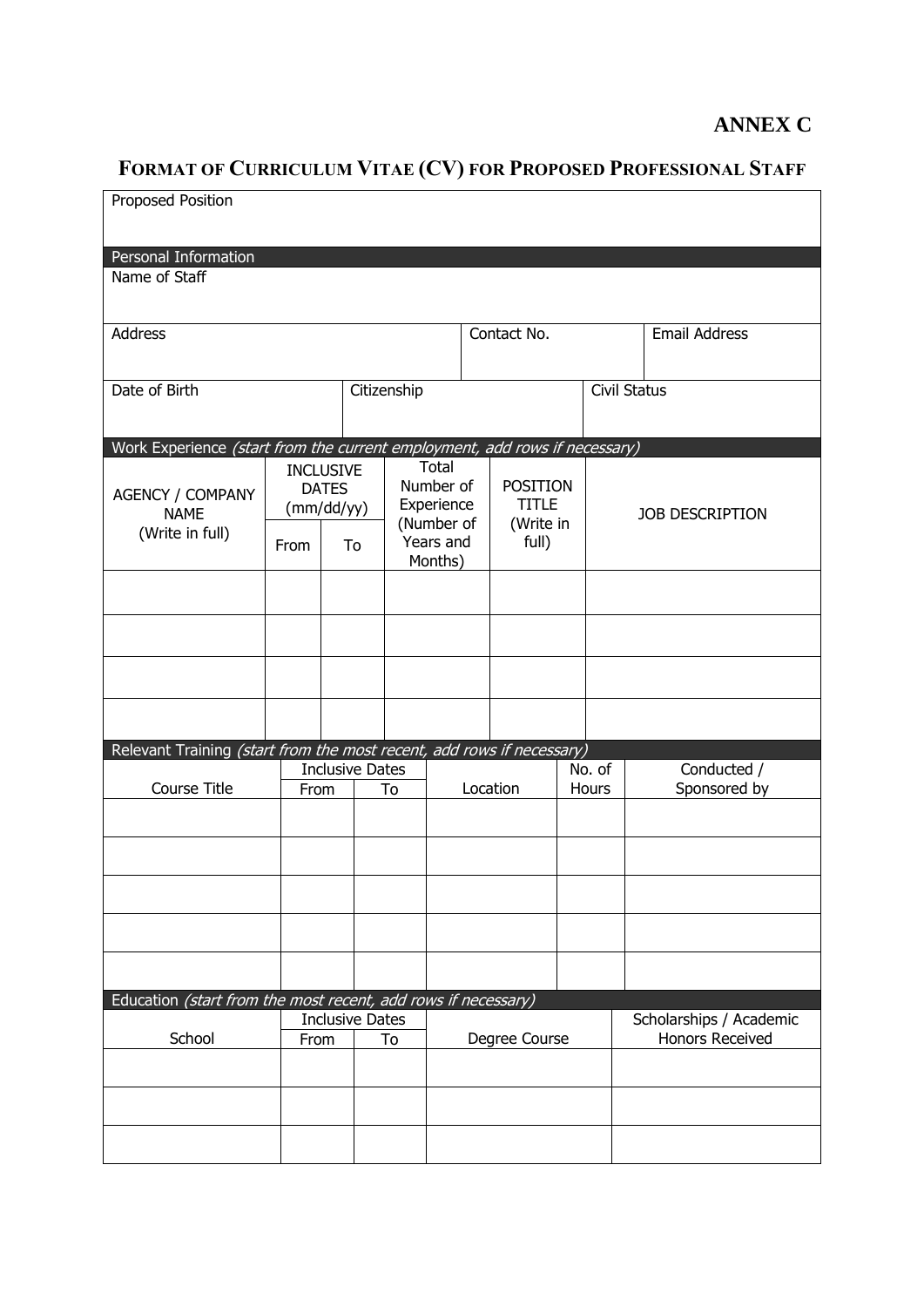| <b>Technical Expertise</b>  |                                                        |               |
|-----------------------------|--------------------------------------------------------|---------------|
|                             |                                                        |               |
| Database                    |                                                        |               |
| <b>Operating Systems</b>    |                                                        |               |
| <b>Application Software</b> |                                                        |               |
|                             | Professional Licenses, Certificates, Other Credentials |               |
|                             |                                                        |               |
|                             | <b>Title</b>                                           | Date Received |
|                             |                                                        |               |
|                             |                                                        |               |
|                             |                                                        |               |
|                             |                                                        |               |
|                             |                                                        |               |
|                             |                                                        |               |
|                             |                                                        |               |
|                             |                                                        |               |

#### **Certification:**

I, the undersigned, certify that to the best of my knowledge and belief, these data correctly describe me, my qualifications, and my experience.

|                                                                       | Date:          |
|-----------------------------------------------------------------------|----------------|
| [Signature of staff member and authorized representative of the firm] | Day/Month/Year |
| Full name of staff member:                                            |                |
| Full name of authorized representative:                               |                |